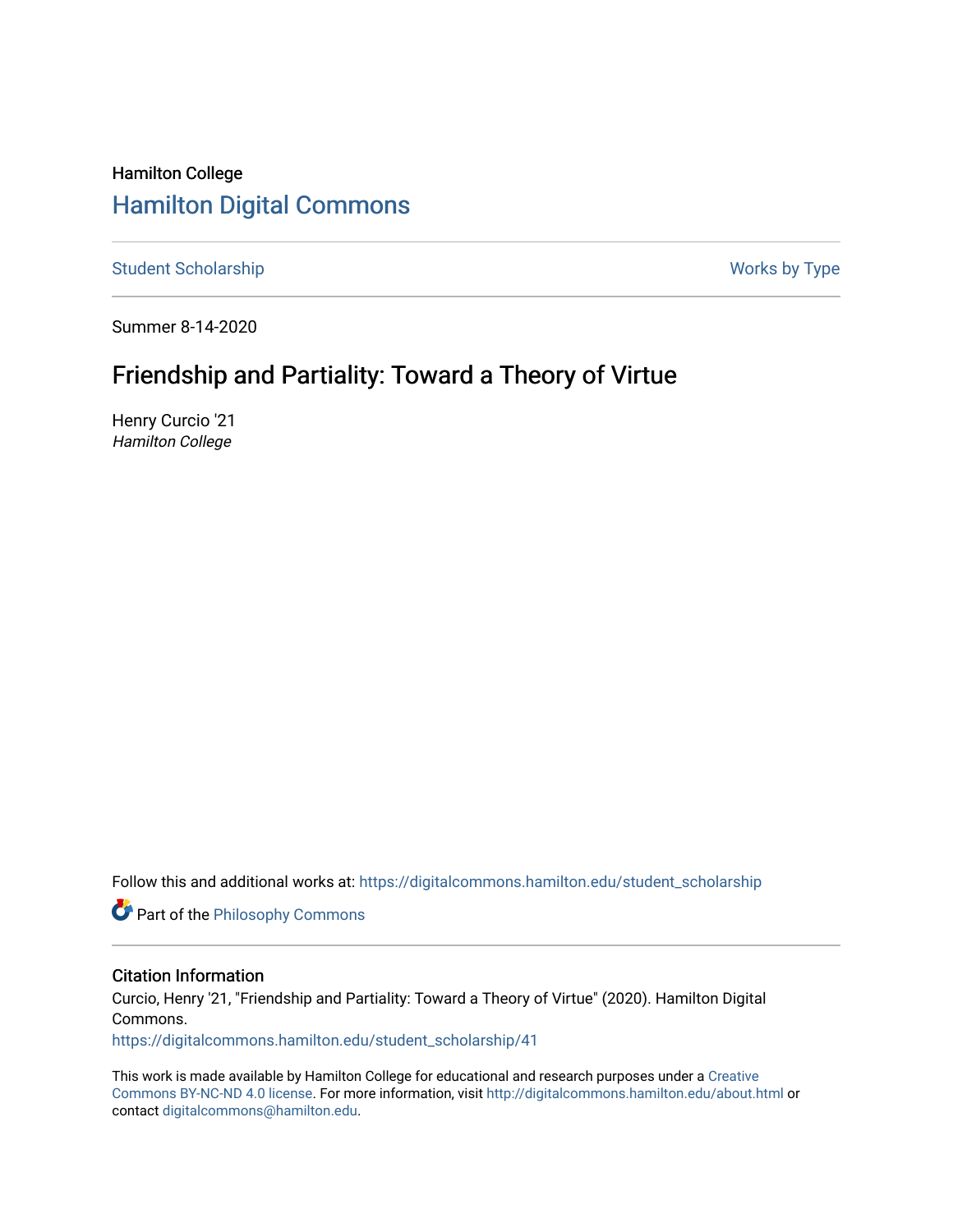# <span id="page-1-0"></span>FRIENDSHIP AND PARTIALITY: TOWARD A THEORY OF VIRTUE

# HENRY CURCIO

Abstract. We take our friends to be different from others. Unlike the people we pass while walking or acquaintances we have from our work, our friends carry a special sort of value to us. That is to say, we are partial to our friends. This much is seen regularly – maybe when we help our friend who is struggling with work as opposed to any other co-worker. But, what sort of theory supports this claim to partiality? In this paper I will outline a number of accounts, all of which attempt to explain our partiality. I will argue that each of these accounts is lacking and then give my own account of partiality. A distinctly virtue ethical theory of partiality will prove to be best so far as it positively maps onto our intuitions of friendship (especially as a moral phenomenon).

#### CONTENTS

| 1.         | Introduction                                              | $\mathfrak{D}$ |
|------------|-----------------------------------------------------------|----------------|
|            | 2. Partiality and the <i>Project View</i>                 | 3              |
|            | 3. The <i>Relationship View</i> and More                  | 8              |
|            | 4. A Virtue Ethical Approach to Partiality and Friendship | 13             |
| 5.         | Objections                                                | 21             |
| 6.         | Conclusion                                                | 24             |
| References |                                                           | 25             |

Date: August 14, 2020.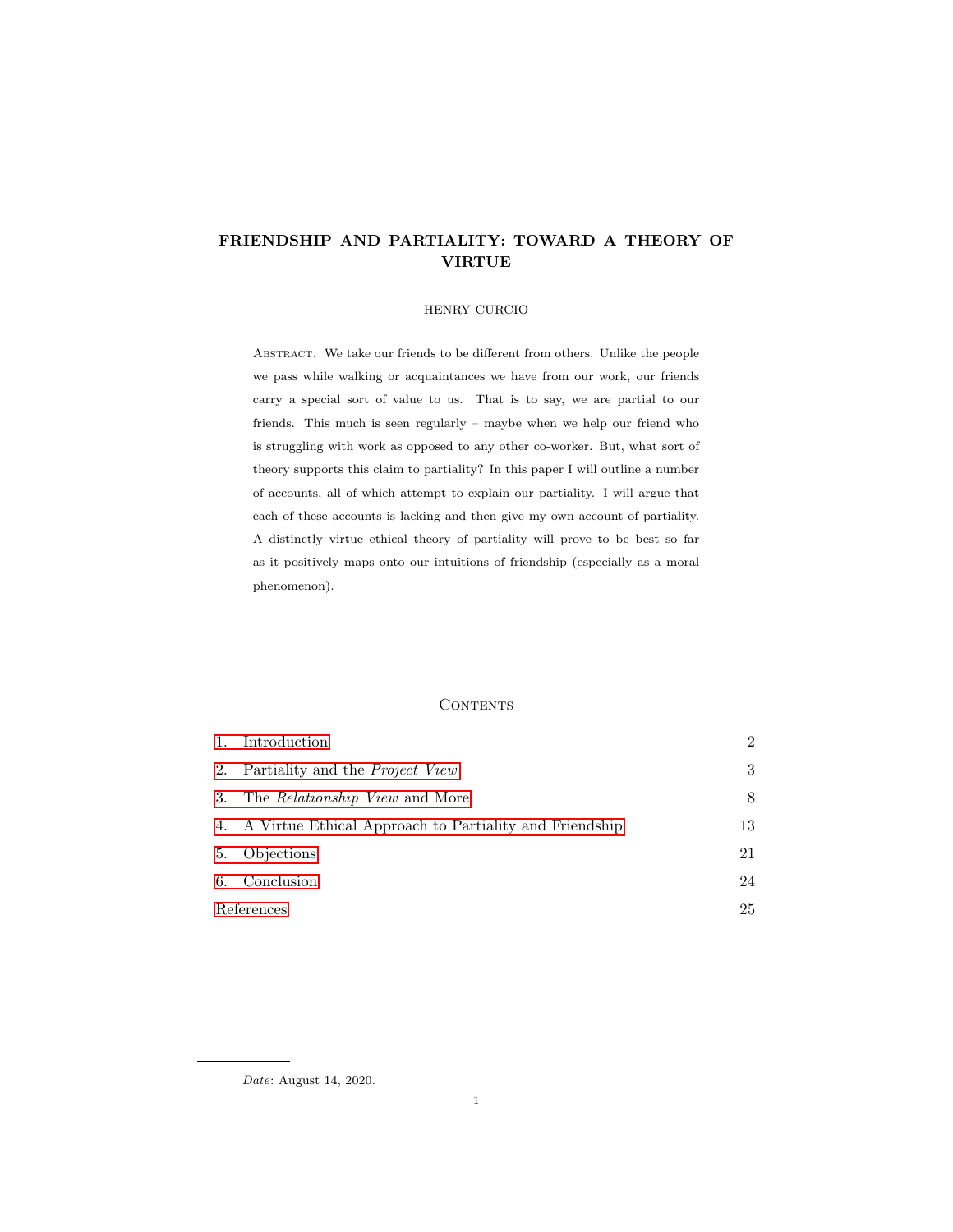#### 1. INTRODUCTION

<span id="page-2-0"></span>Trust, mutual reciprocity, well-wishing, and shared history are features of friend-ship few would question.<sup>[1](#page-1-0)</sup> Partiality, the special preference we give our friend, is similarly accepted but also generates specific ethical problems that these other fea-tures do not.<sup>[2](#page-1-0)</sup> Indeed, (P) we should show partial concern for our friends. But, we should also show impartial concern, or respect, for the dignity of all people. Let's call this principle of impartial concern or respect  $(I)$ . When  $(P)$  and  $(I)$  come into direct conflict, what should we do? Dean Cocking and Jeanette Kennett (2000) advance the position that we should opt for  $(P)$  if  $(P)$  and  $(I)$  come into conflict and I agree with them.[3](#page-1-0) But this also generates its own problem. If we opt for (P) we might act in a strictly immoral way on behalf of our friends. Because of this, C&K show that friendship can lead us to moral danger. They conclude that friendship is independent of moral values and even immoral friendships remain valuable. I will show that the account of partiality they argue for is suboptimal. Then, I will argue against other recent accounts of partiality. Finally, I will advance my own position, a distinctly virtue ethical account of partiality and friendship. Against C&K, this account will show that friendship is inextricably connected to moral values (especially our moral education) and that a strictly immoral friendship is in fact no friendship at all.

<sup>1</sup> Features of reciprocity and well-wishing have been included since Aristotle's account of friendship. See his Nicomachean Ethics, translated by Terence Irwin, (Indianapolis: Hackett, 1999), (1155b34) and (1156b9-10). Interestingly, trust appears only in the periphery on his account. For more on trust, see Mark Alfano, "Friendship and the Structure of Trust," in From Personality to Virtue: Essays on the Philosophy of Character, ed. Alberto Masala and Jonathan Webber, (New York: Oxford University Press, 2016), pp. 186-206. On the topic of shared history, see Thomas Hurka, "The Goods of Friendship," in Thinking About Friendship: Historical and Contemporary Philosophical Perspectives, ed. Damian Caluori, (New York: Palegrave Macmillan, 2013), 201- 217. Especially, see Amelie O. Rorty, "The Historicity of Psychological Attitudes: Love Is Not Love Which Alters Not When It Alteration Finds," in Friendship: A Philosophical Reader, ed. Neera Kapur Badhwar, (Ithaca: Cornell University Press, 1993), pp. 73-88.

<sup>2</sup> For a clear argument that friendship in particular is partial, see Troy Jollimore, "Friendship Without Partiality?" Ratio 13, (2000), pp. 69-82.

Dean Cocking and Jeanette Kennett, "Friendship and Moral Danger," The Journal of Philosophy 97 (2000), pp. 278-296. Hereafter C&K.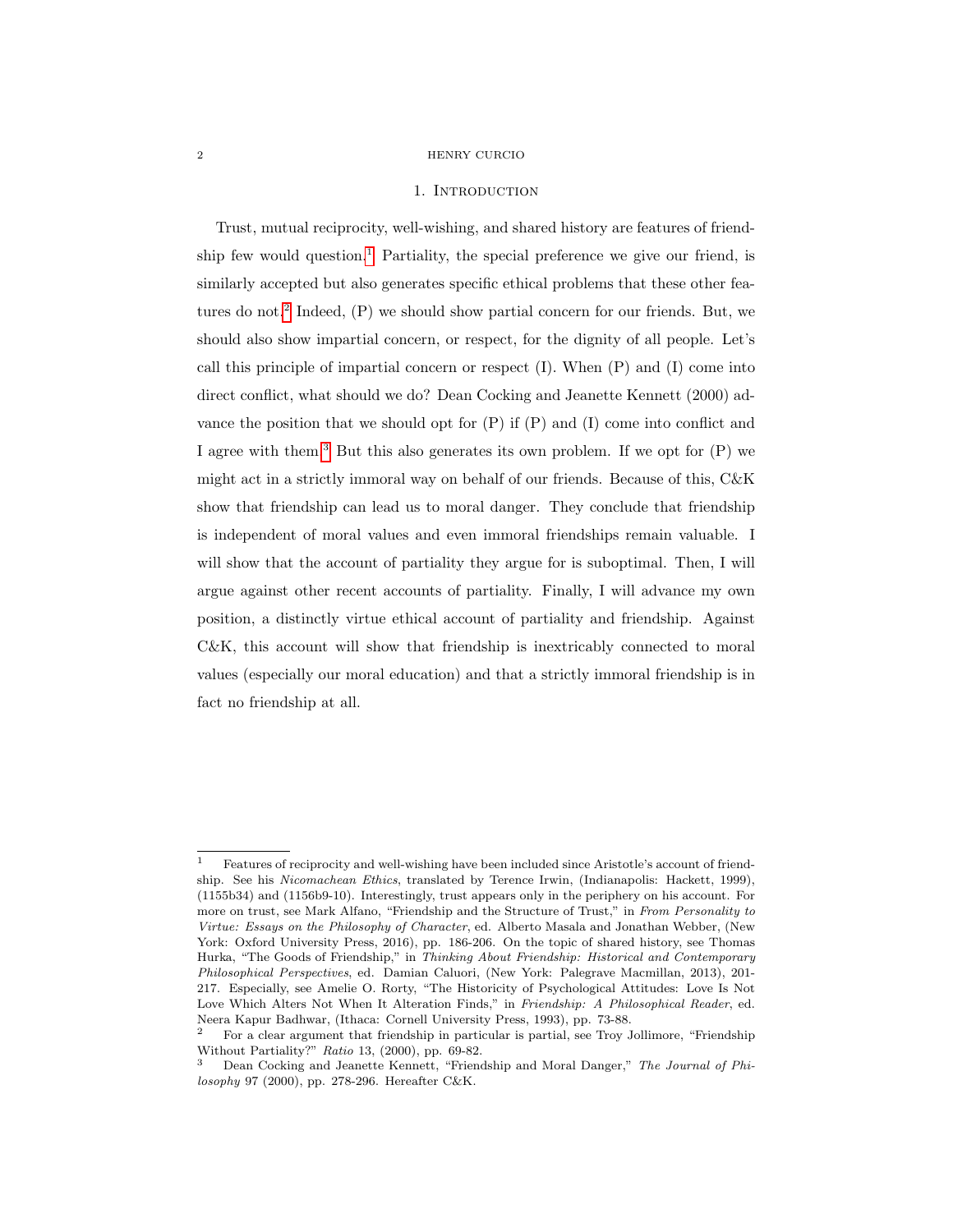### 2. Partiality and the Project View

<span id="page-3-0"></span>C&K argue two varieties of theses in their article. First, the traditional, largely Aristotelian, conception of friendship is far too moralized. Second, the partial nature of friendship can lead us morally astray. So, friendship is frequently not grounded in morals and, on their account, likely independent of moral values. Despite this, C&K still regard friendship, even immoral ones, as a good.

So far as I am concerned, I agree that some accounts of friendship are far too moralized. One such example that they point to is Nancy Sherman (1993) who states that "each [friend] is inspired to develop himself more completely as he sees admirable qualities... manifest in another whom he esteems."[4](#page-1-0) One need not search far to find friendships that don't quite fit this model – imagine a group of amiable drinking buddies. Are they trying to develop moral virtues in themselves and one another? Likely, no. In agreement, Alexander Nehamas (2016) remarks that sometimes it is the smaller things we appreciate about our friends. And sometimes it is the less than perfectly moral qualities in our friends that we appreciate most.[5](#page-1-0) So, it is fair to say that this account of friendship is over moralized. But what can be said about the related thesis that the value of friendship is independent of moral value? Consider an example C&K pose when they acerbically joke, "a friend will help you move a house, a good friend will help you move a body."<sup>[6](#page-1-0)</sup>

You've been sitting at home and enjoying your last few hours of the weekend before you head to bed – all the while attempting to forget about the upcoming work week. Your close friend, Denise, sends you a text message... "I've gotten myself into a little bit of trouble and am gonna need some help. Are you around?" Concerned for her well-being, you respond with a quick "yes" and she tells you

Nancy Sherman, "Aristotle on the Shared Life," in Friendship: A Philosophical Reader, ed. Neera Kapur Badhwar, (Ithaca: Cornell University Press, 1993), pp. 105. For a perspective on the moral nature of friendship in relation to justice, see John Rawls, A Theory of Justice, (Cambridge: Harvard University Press, 1971), sections 70 74. For a view on the moral nature of friendship and its relation to feminism, see Marilyn Friedman, "Feminism and Modern Friendship: Dislocating the Community," in Friendship: A Philosophical Reader, ed. Neera Kapur Badhwar, (Ithaca: Cornell University Press, 1993), pp. 285-302. And, for an influential account of friendship as a moral phenomenon, see Lawrence Blum, Friendship, Altruism, and Morality, (New York: Routledge, 1980), 67-83.

<sup>5</sup> Alexander Nehamas, Of Friendship, (New York: Basic, 2016), 27-28. In the words of Susan Wolf (1982): "I don't know if there are any moral saints. But if there are, I am glad that neither I nor those about whom I care most are among them." Susan Wolf, "Moral Saints," The Journal of Philosophy 79 (1982), pp 419.

<sup>6</sup> Cocking and Kennett, 278.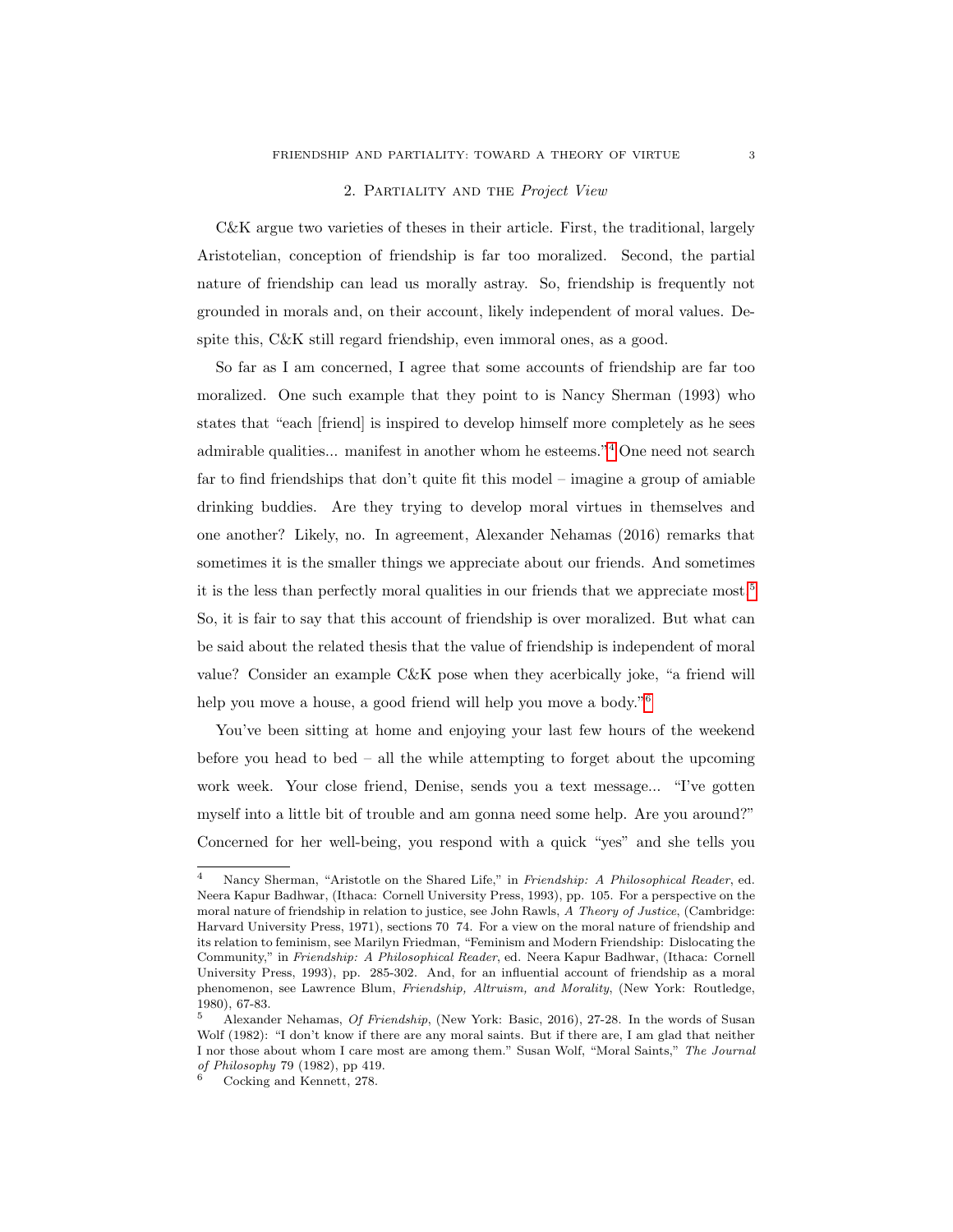that she will be at your house in a few minutes. She knocks. Upon opening the door, you find Denise standing there with an oversized black trash bag containing a dead body that she hopes to get rid of with you. So, should you remain partial to your friend and help her? I am inclined to say no due to the immoral nature of the act. But, given the fact that you truly value this friendship, C&K seem to think you should help your friend. This conclusion is far too hasty and is the result of an objectionable account of partiality. In this section, I will argue against their account of partiality.

Hesitant to accept C&K's conclusion, one might wonder, is a relationship that leads us morally astray truly a friendship at all?  $C&K$  would say yes.<sup>[7](#page-1-0)</sup> They address this objection in two directions. First, it is clear that friendship requires trust: without loss of generality, if one is a notorious liar it's hard to trust that they may not lie to their friend, and if one is not trusted you can hardly call them a close friend. Against this, C&K explain that we frequently act partially to our friends. One might lie to others, but, when restricted to the confines of friendship, are entirely trustworthy. Second, a concern of exploitation is raised: a real friend would rarely purposefully involve you in a problem of theirs that could lead to you getting into trouble (that is cover for them, lie for them, etc.) because then they would be exploiting you and no good friend would exploit their friend. Against this, C&K note that when we are between a rock and a hard place it is usually our friends that we turn to. And, it is not against friendship to help a friend (even if it calls for moral wrongdoing).[8](#page-1-0)

Both defences hinge on the ways we might expect friends to be partial to one another. In the first, we find  $C\&K$  explaining away a problem of trust using partiality toward friends. Because we are partial to our friends, we would never lie to them – a point that seems true and relatively uncontroversial. In the second, C&K implicitly acknowledge that asking for help from a friend presupposes a partial relationship; one in which we will act upon the behalf of our friends' immediate concerns. While it is true that helping a friend is not against friendship, their following point that

<sup>7</sup> For a similar analysis, see Nehamas, 59-63 and 187-200.

<sup>8</sup> Much of this is a narrower reformulation of Susan Wolf's (1982) argument that 'moral saints' are unsuitable as human ideals. C&K show us with similar force that our standard, moralized, philosophical interpretations of friends appear inadequate, see Wolf (1982), pp. 419-424.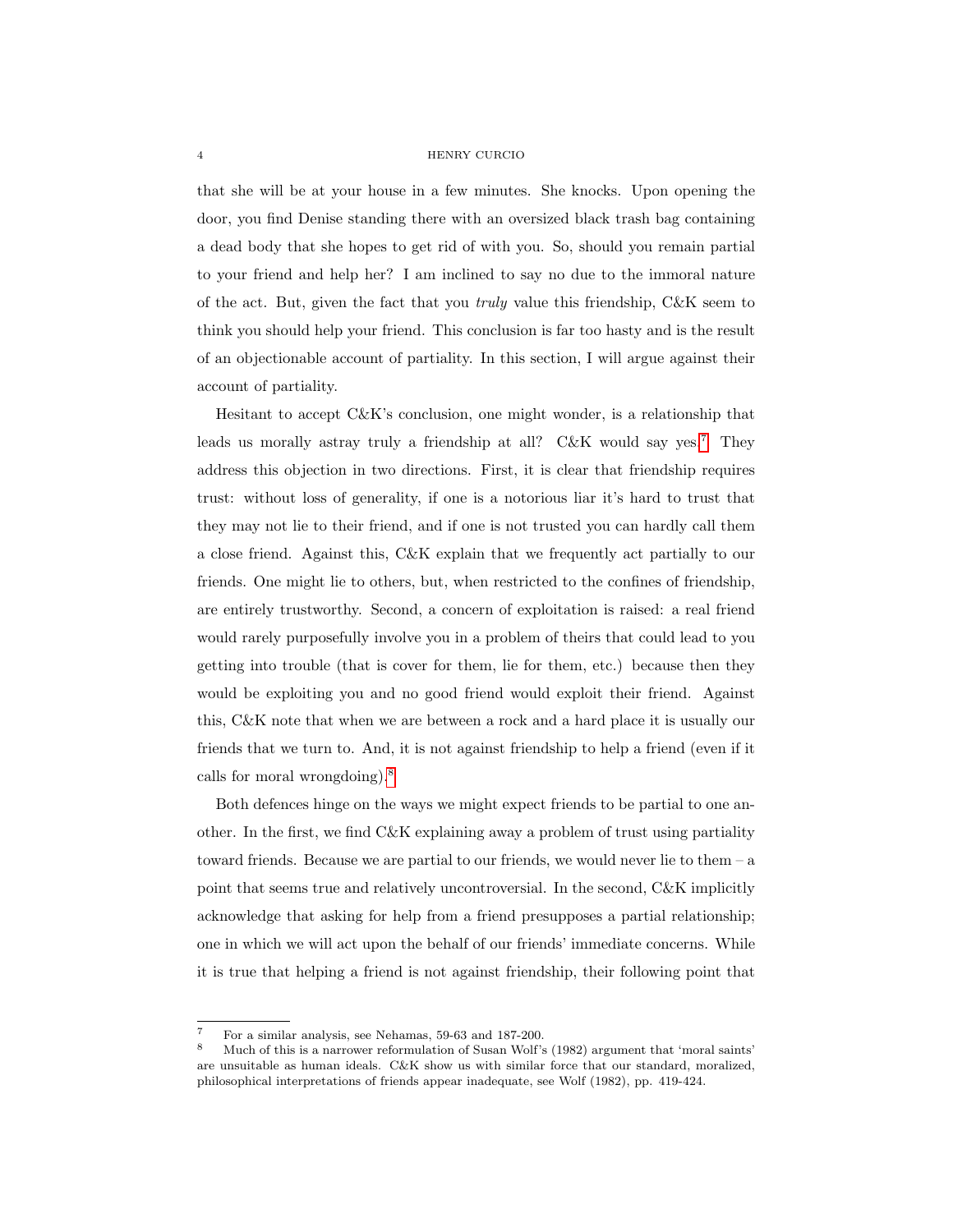acting partially for our friend is fine even if it leads to moral wrongdoing rests on an objectionable account of partiality.

It seems as though C&K conceive of partiality in friendship as a combination of "mutual affection, the disposition to promote the other's serious interest and wellbeing, and the desire for shared experience." They add that, "friends are characteristically receptive to being directed and interpreted and so in these ways drawn by each other. As a close friend of another, I shall be especially disposed to be directed by her in our shared activities."[9](#page-1-0) That is to say, by being friends with someone, their serious interests and well-being direct my preferential attitude toward them.

This account of partiality is not uncommon and is sometimes referred to as the *project view*.<sup>[10](#page-1-0)</sup> Bernard Williams (1981) makes note of "ground projects" that constitute the identity of an agent and their sense of meaning in life.<sup>[11](#page-1-0)</sup> On his account, these ground projects constitute such a large sense of identity and meaning that one ought to act partially toward them, and, although Williams makes no direct comment on friends, it seems fair to say that he would conceive of a friend as someone who acts partially for your ground project when needed. Susan Wolf (1992) supports another version wherein we express our individuality through our ties, especially to others. These ties constitute a certain kind of project that directs us to reasons for partiality. $12$ 

At first glance, this view seems plausible. There certainly exist such things as ground projects that help constitute our identity. And, because we cannot imagine living without them, they may certainly generate reasons for partial behavior on their behalf. But, on further inspection, the project view is lacking in some regards. This much can be observed in friendship so far as on the project view, friendship is supported by a shared ground project and partiality. But we can conceive of cases where there is a friendship with partiality but no ground project and cases where there is a friendship with a ground project but no partiality.

 $\frac{9}{10}$  Cocking and Kennett, 284.

<sup>10</sup> The terminology of 'project view' and 'relationship view' referenced are drawn from Troy Jollimore's article, "Impartiality", in The Stanford Encyclopedia of Philosophy (Summer 2020 Edition), ed. by Edward N. Zalta

<sup>11</sup> Bernard Williams, "Persons, Character, and Morality," in Moral Luck (Cambridge: Cambridge University Press, 1981), 12-13.

<sup>12</sup> Susan Wolf, "Morality and Partiality," Philosophical Perspectives 6 (1992), 252.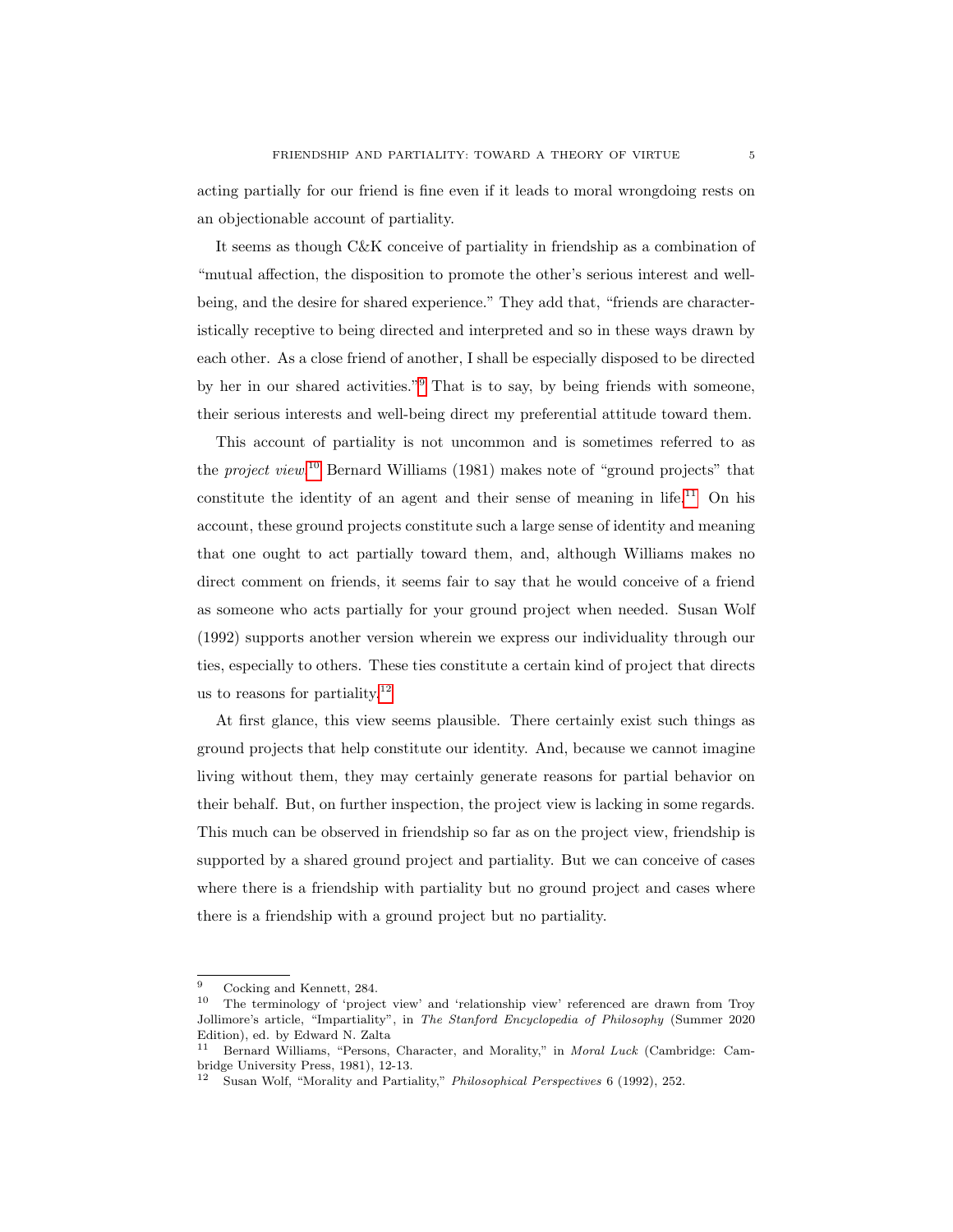We can start with an example of a friendship where there is partiality but no ground project. Consider the friendship I share with the staff of my local pizza restaurant.[13](#page-1-0) They are kind to me and have been serving food to me for over a decade. I speak with them regularly and we mutually update each other on our lives. I can confidently say that we share a particular kind of friendship, and further I admit that I would do many things for these people because I feel partial to them. But, I wouldn't go so far as to say that they constitute any sort of ground project for me the same way my significant other does. So, some partial relationships are not ground projects.

What's more, we can imagine a friendship that shares a ground project, but is not partial. For example, a ground project of mine is my obsession with the band Steely Dan. Indeed, I have a number of people who I consider friends that I discuss Steely Dan with because we share these ground projects. But, simply because we all love Steely Dan does not lead us to any sort of partiality to one another. Moreover, our love of Steely Dan simply does not give any good reasons to be partial – certainly not in the same way I am partial to my significant other.

Harry Frankfurt (2004) aids the project view by outlining what he calls reasons of love. [14](#page-1-0) What is most interesting about his account is the addition of the biological/psychological notion of higher order volition. That is, second order desires; desires about desires, or to desire to change what one is desiring. He argues that these higher order volitions constitute a clearer picture of what really matters to us.

This much seems promising. Once scrutinized, my friendships united by Steely Dan seem to be lacking. They are something my first order desires affirm because of the shared ground project, but my second order desires may not because of the lack of any kind of partiality. Similarly, my friendship with the staff of my local pizza restaurant may be affirmed by my first order desires so far as I am partial to them. But, a ground project is lacking so my second order desires may not affirm this as a friendship that really matters.

Although even with this, a concern of transparency may be leveled against Frankfurt. That is, "we tend to be rather poorly informed of our own attitudes and

<sup>&</sup>lt;sup>13</sup> For more, see Pizza Pete's located on 86th and Columbus Avenue in New York City.<br><sup>14</sup> Harman Frankfurt, *Russian and Lune (Directory Directory University Passe* 2004)

<sup>14</sup> Harry Frankfurt, Reasons of Love, (Princeton: Princeton University Press, 2004).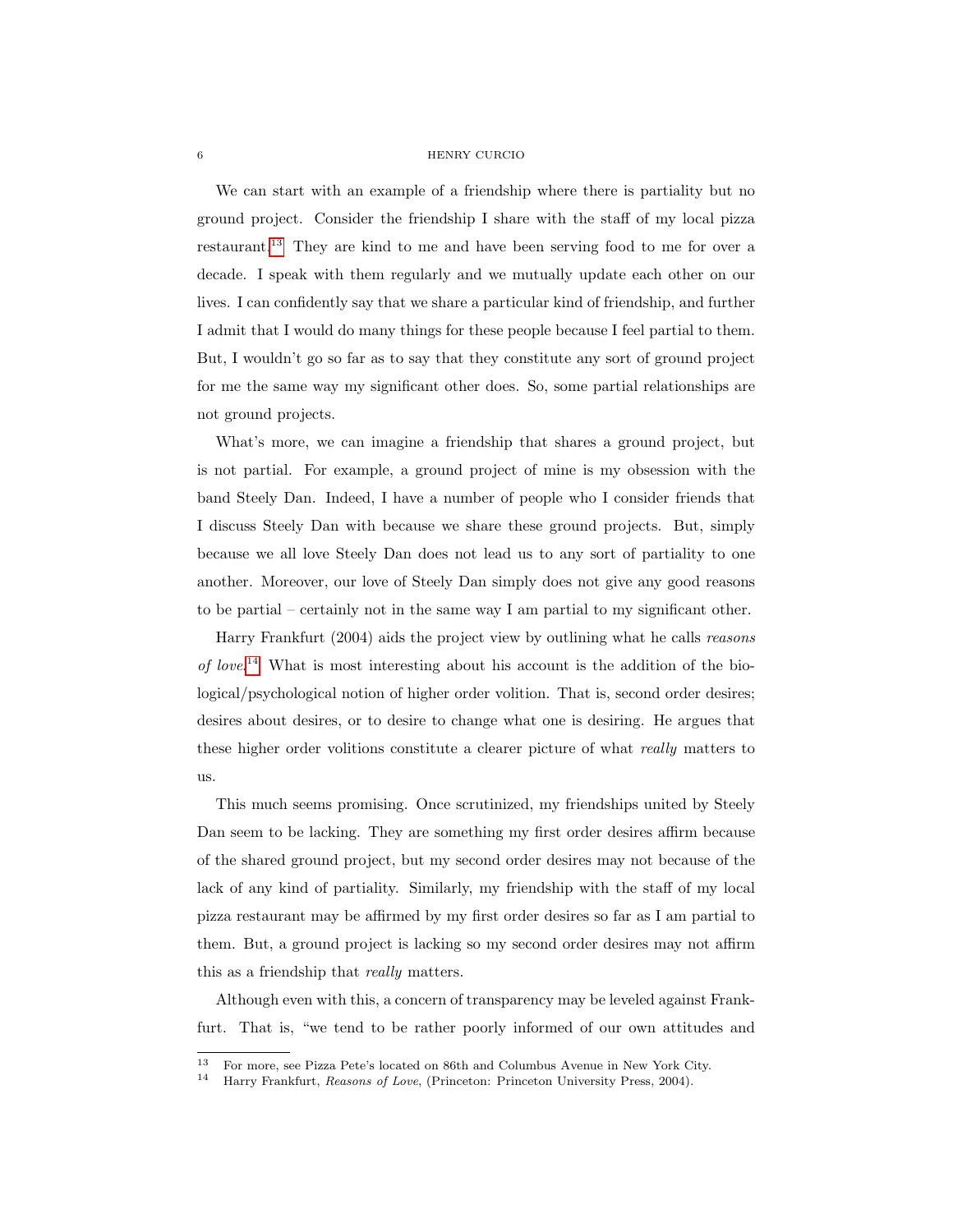desires" to such a degree that they might not be the best indicator for decision making.[15](#page-1-0) One such example might be that of a drug addict. While in a moment of withdrawal both their first and second order desires agree with using more. But, as we all know, in the long run that is likely not the best decision in terms of their well-being. Would being partial to your friend who is a drug addict in withdrawal look like acting upon their second order desires if those desired constituted giving them more of what was causing this pain? I'd hope not.

Let's return to where we left off with Denise. Indeed, you might find yourself in a scenario where your friend asks you to help them move a dead body. While acting partially might look like helping Denise move the body, it is not always. Another way you may be partial to her in this scenario is by refusing help and telling her to phone the police (barring a criminal-justice system that will not lead to the rehabilitation of your friend). That is, keeping a careful eye on her long-term well-being, even if she's lost sight of it.<sup>[16](#page-1-0)</sup>

To be clear, this opens my position to a rather strong objection of elitism so far as my comment might be taken as condescending. If I object to Denise moving the body and refuse to help her because it is not constitutive of her well-being or in her best interest, she might scoff at me all while thinking, 'what does this guy know about  $my$  interests and  $my$  well-being?' This concern is real and I hope to return to it later.

We have now spent time considering the project view, what I take  $C\&K$ 's position of partiality to be. Considering the multiple objections leveled, it seems reasonable to say that the project view may not be the best formulation of what partiality looks like, especially in friendship. For that reason, it seems that we ought to leave the project view and consider another option.

<sup>&</sup>lt;sup>15</sup> Frankfurt, p. 21 n. 6.<br> $\frac{16}{16}$  What if Danies is stri

<sup>16</sup> What if Denise is strictly speaking innocent, and, as I mentioned, there exists a criminaljustice system in place that will only serve to punish her unjustly. This scenario will certainly put you in a bind. But, if Denise is truly innocent, you still might refuse to help move the body. Instead, you might help in another way – for example, getting a good lawyer for her, defending her with a testimony in court, or paying for her legal fees.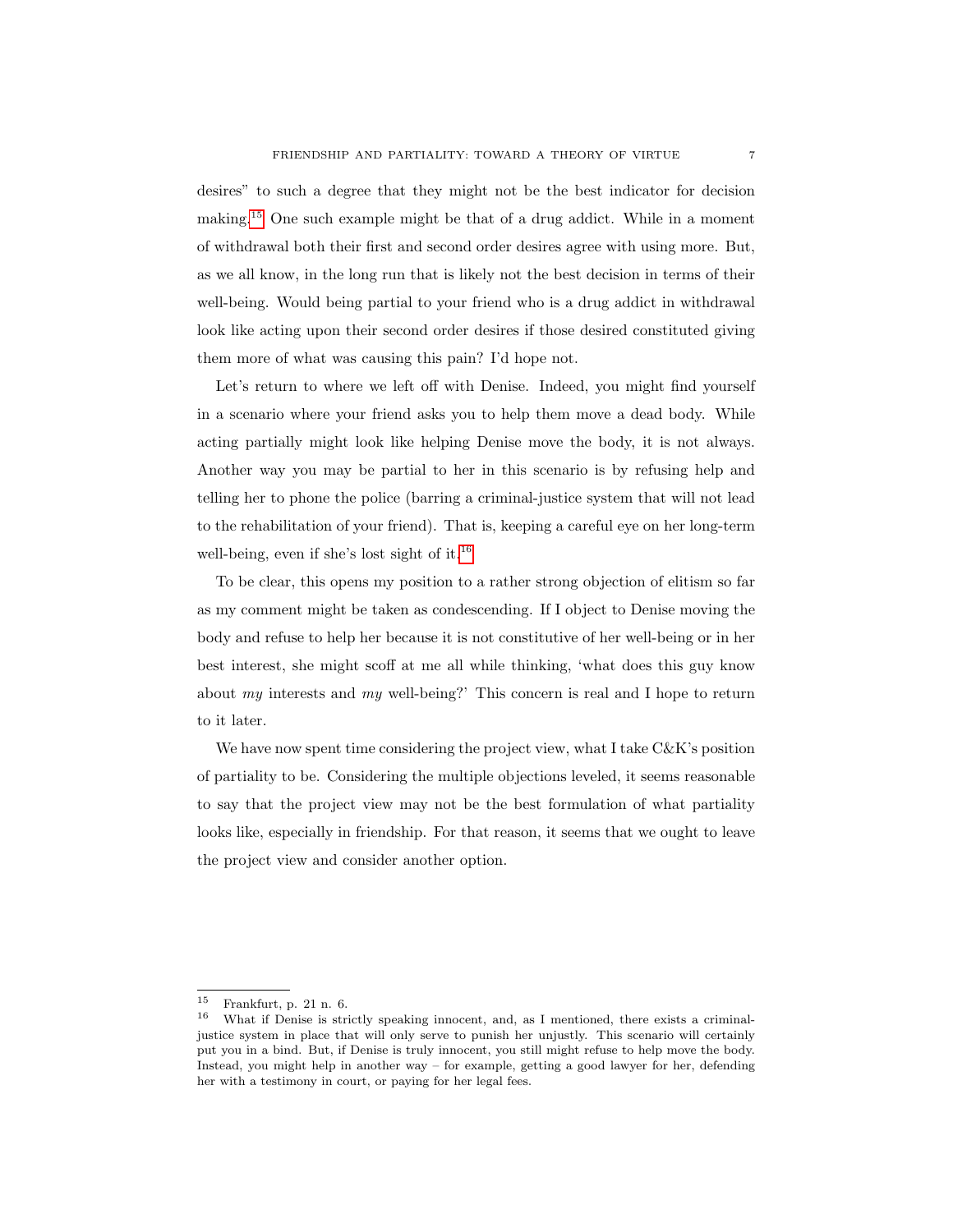#### 3. THE Relationship View AND MORE

<span id="page-8-0"></span>The *relationship view* is another live theory of partiality considered by many philosophers. It contends that partiality is found in the ethical significance of our special relationships and that this ethical significance directs us to reasons of partiality. The relationship view is far broader than the project view so far as it encompases a number of distinct but similar theories. For example, Joseph Raz (1989) explains that friendship is intrinsically valuable because the relationship directs us to particular *duties* of friendship.<sup>[17](#page-1-0)</sup> Niko Kolondy (2003) makes a similar, but not equivalent, claim by arguing that our friendships have "final value" and these final values direct us to special reasons of partiality in our relationships.[18](#page-1-0) And, Samuel Scheffler (2004) offers a stance that describes non-instrumental rela-tionships as directing us to duties of friendship.<sup>[19](#page-1-0)</sup> These are only three of many examples, but I take Raz's view to be the most general example of the relationship view.

The key idea to the relationship view is that we should not value our relationships for their instrumental value, but instead for the non-instrumental value or for their own sake. An example might be that of a parent and a child. A child certainly has little to no instrumental value for a parent.<sup>[20](#page-1-0)</sup> The child is unable to provide for themself and gives little to the parent besides lack of sleep. But, the parent still loves their child nonetheless. That is, the parent loves their child non-instrumentally. And, their bond is a special one so far as it does not need to rely on instrumental value. This is not to say that special relationships cannot also hold instrumental value. But, it does make the claim that special relationships ought to be rooted in concern for the other in and of themself. Raz continues by explaining that if you have a relationship as intrinsically valuable or rooted in non-instrumental concern, then this relationship provides special reasons for partiality.<sup>[21](#page-1-0)</sup>

<sup>&</sup>lt;sup>17</sup> Joseph Raz, "Liberating Duties," *Law and Philosophy* 8 (1989), pp. 3-21.<br><sup>18</sup> Niko Kolondy, "Love as Valuing a Belationship," *The Philosophical Beni* 

<sup>18</sup> Niko Kolondy, "Love as Valuing a Relationship," The Philosophical Review 112 (2003), pp.  $135-189.$ <br> $19 \, \text{S} \, \text{S} \, \text{S}$ 

Samuel Scheffler, "Projects, Relationships, and Reasons" in Reasons and Values: Themes From the Moral Philosophy of Joseph Raz; ed. R. Jay Wallace, Philip Pettit, Samuel Scheffler, and Michael Smith; (New York: Oxford University Press, 2004), pp. 247-269.

<sup>20</sup> For a similar argument, see Plato, Lysis, translated by David Bolotin, (Ithaca: Cornell University Press, 1979), 207d5-210d8.

<sup>21</sup> Raz, 18-19.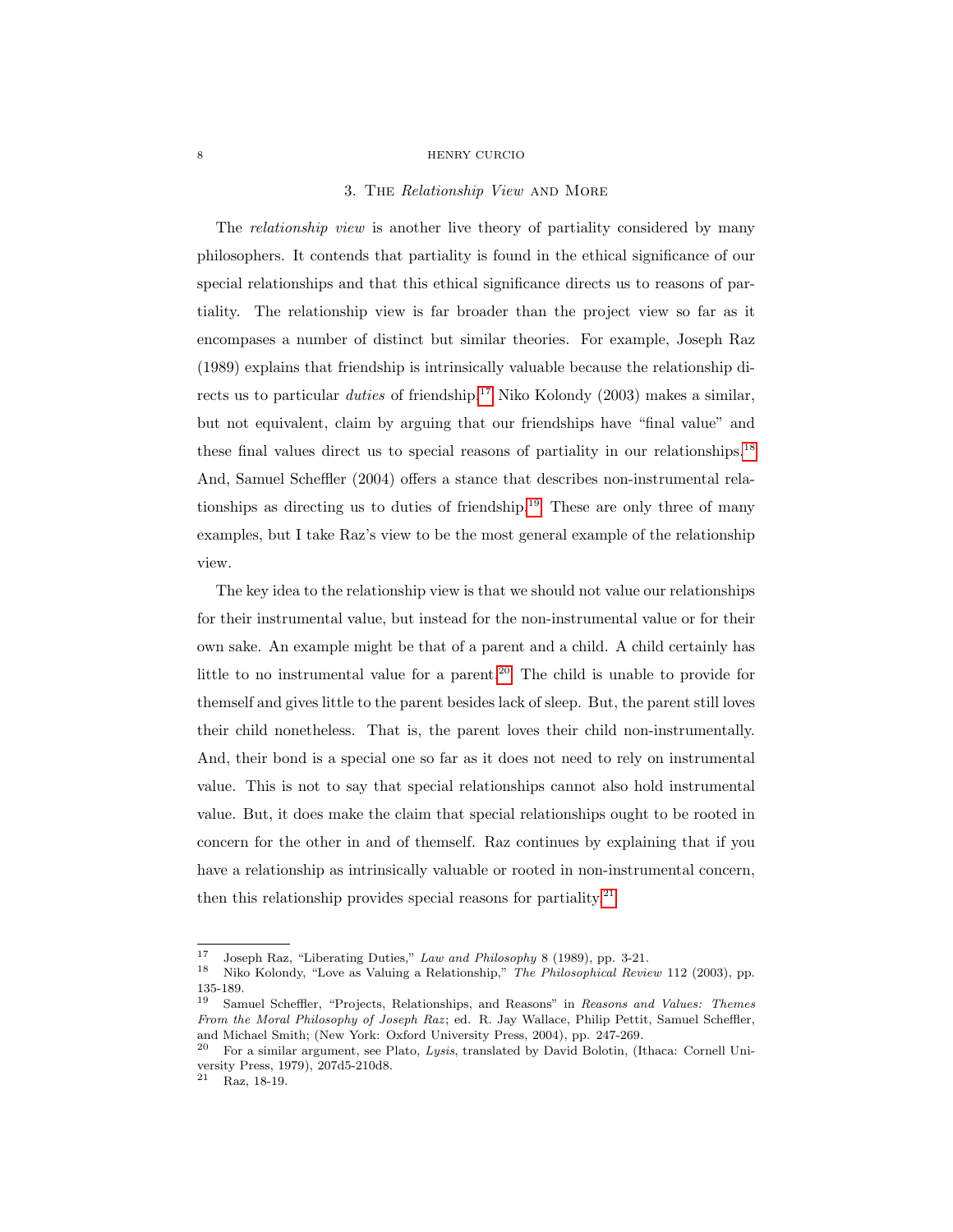This view, like the project view, seems promising. But, I will argue two reasons to be sceptical of it. First, it attempts to remove a relationship from its context in a way that is only troublesome. For example, on the relationship view a parentchild relationship would be considered intrinsically valuable. Yet, it is very possible that the parent is abusive. So, it seems to me as though the child should feel little reason to be directed to particular duties toward that parent. In the case of friendship we run into similar problems. When two people deem themselves friends yet their friendship is demonstrably toxic or exploitative for both parties (for whatever reason), it seems reasonable to say that these friends should not be directed toward particular duties for one another simply because the relation of friendship is valuable in and of itself. This is all to say that the context of a relationship matters. And, the relationship view attempts to remove the context of a relationship in such a way that hurts the view.

The second objection follows the first and is a particular reformulation of ethical self-effacement that is undesirable.<sup>[22](#page-1-0)</sup> Self-effacement occurs when a theory tells us that we should not be motivated by the considerations that justify our actions under that theory. In essence, it outlines a schism between motives and reasons.

Consider an example where we act partially for our friend. Maybe they are about to die while bungee jumping and you are able to save them. On the relationship view, your motive for saving your friend would be because we have a duty to our friendship. This much seems strange because one would assume your motive is simply that their *life* was in jeopardy and you could not imagine a life without them. This shows another way in which the relationship view removes the context of a relationship. Of course the relationship would be in jeopardy in a scenario like this, but what really should be motivating you is not the relationship, nor the duty to maintain it, but your friends well-being.<sup>[23](#page-1-0)</sup> While this objection may not

<sup>22</sup> For a thorough account of self-effacement, see the classic article by Michael Stocker, "The Schizophrenia of Modern Ethical Theories," The Journal of Philosophy 73 (1976), pp. 453-466. Stocker also maintains some interesting positions on friendship. For his work on friendship, see his "Values and Purposes: The Limits of Teleology and the Ends of Friendship," The Journal of Philosophy 78 (1981), pp. 747-765 and "Friendship and Duty: Some Difficult Relations," in Identity, Character, and Morality, ed. Owen Flanagan and Amelie Rorty, (Cambridge: MIT University Press, 1990), pp. 338-374.

<sup>&</sup>lt;sup>23</sup> I believe a similar objection can be made against the project view. For example, if you were to save our friend in a bungee jumping accident, you would be forced to tell them that they constitute a ground project of yours. Certainly a regard for your friend seems missing in this response. As such, your motives and actions appear separate from one another in such a way that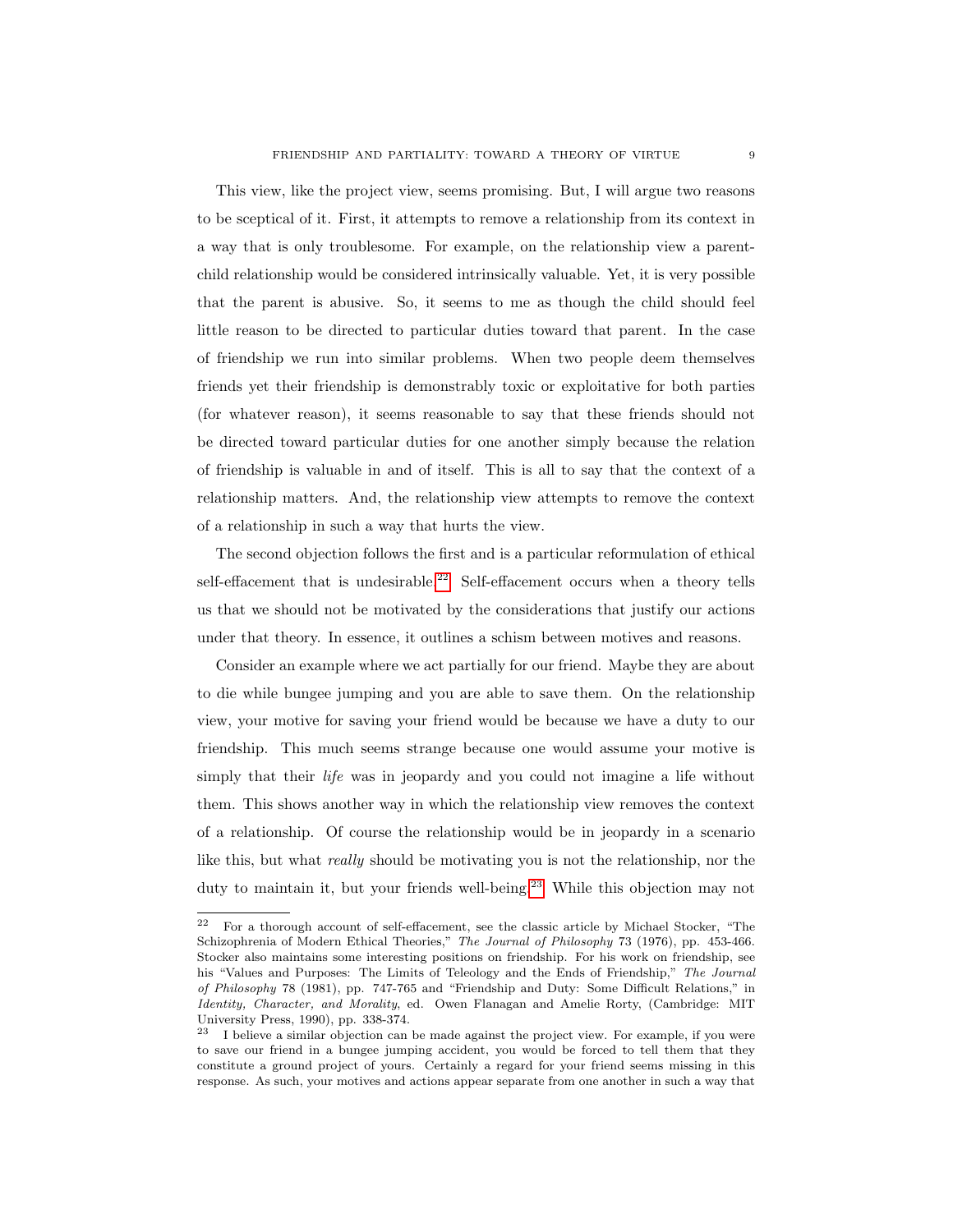seem significant, a theory that is self-effacing will only serve to confuse an agent so far as their practical reasoning becomes divided. That is, their actions, found in saving their friend, and their motives, located in duties toward friendship, seem to be divided or misaligned. As such, there will be a deficiency in action guidance and the theory will not be able to properly explain the motives that are situationally salient in a given scenario.

So, what is especially unsatisfactory about the project view and the relationship view is the way they direct our attention. The relationship view directs the agent's attention away from the friend in favor of the friendship. 'I am partial to you because friendship tells me to do so.' The problem with both of these is that they direct the attention from what really matters – your friend.

Peter Railton (1984) argues an influential account of partiality for the conse-quentialist.<sup>[24](#page-1-0)</sup> Like Mill, he claims that a consequentialist agent need not actually change much of their daily preferential decision making.[25](#page-1-0) Instead, he proposes that a sophisticated consequentialist will develop a kind of disposition toward impartial consequentialist aims and goals that emerge when called upon in very specific scenarios. That is, the behavior of this sophisticated consequentialist will be similar to that of a non-consequentialist (largely speaking partial and for the sake of their friend) with a qualification that they will occasionally be drawn to impartial concerns.[26](#page-1-0)

Railton maintains that a sophisticated consequentialist can intentionally act partially in a way that brings about less than maximally ideal consequences. Against this, when a sophisticated consequentialist acts partially in a way that brings about

is not necessarily self-effacing, but certainly self-centered. That is, the project view directs the agents attention to something self-centered so far as an agent's response must be something along the lines of, 'I am partial to you because you are an important part of my project' or 'I am partial to you because you are my project.'

<sup>&</sup>lt;sup>24</sup> Peter Railton, "Alienation, Consequentialism, and the Demands of Morality," Philosophy and Public Affairs 13 (1984), pp. 134-171.

<sup>25</sup> Mill's move is argued as such: "They say [that utilitarian standards] require that people shall always act from the inducement of promoting the general interests of society. But this is to mistake the very meaning of a standard of morals, and to confound the rule of action with the motive of it... The great majority of good actions are intended, not for the benefit of the world, but for that of individuals, of which the good of the world is made up; and the thoughts of the most virtuous man need not on these occasions travel beyond the particular persons concerned, except so far as is necessary to assure himself that in benefiting them he is not violating the rights – that is, the legitimate and authorized expectations – of any one else." For more, see John Stuart Mill, Utilitarianism, (Indianapolis: Hackett, 2001 [1861]), 18-20.

<sup>26</sup> Railton, 148-156.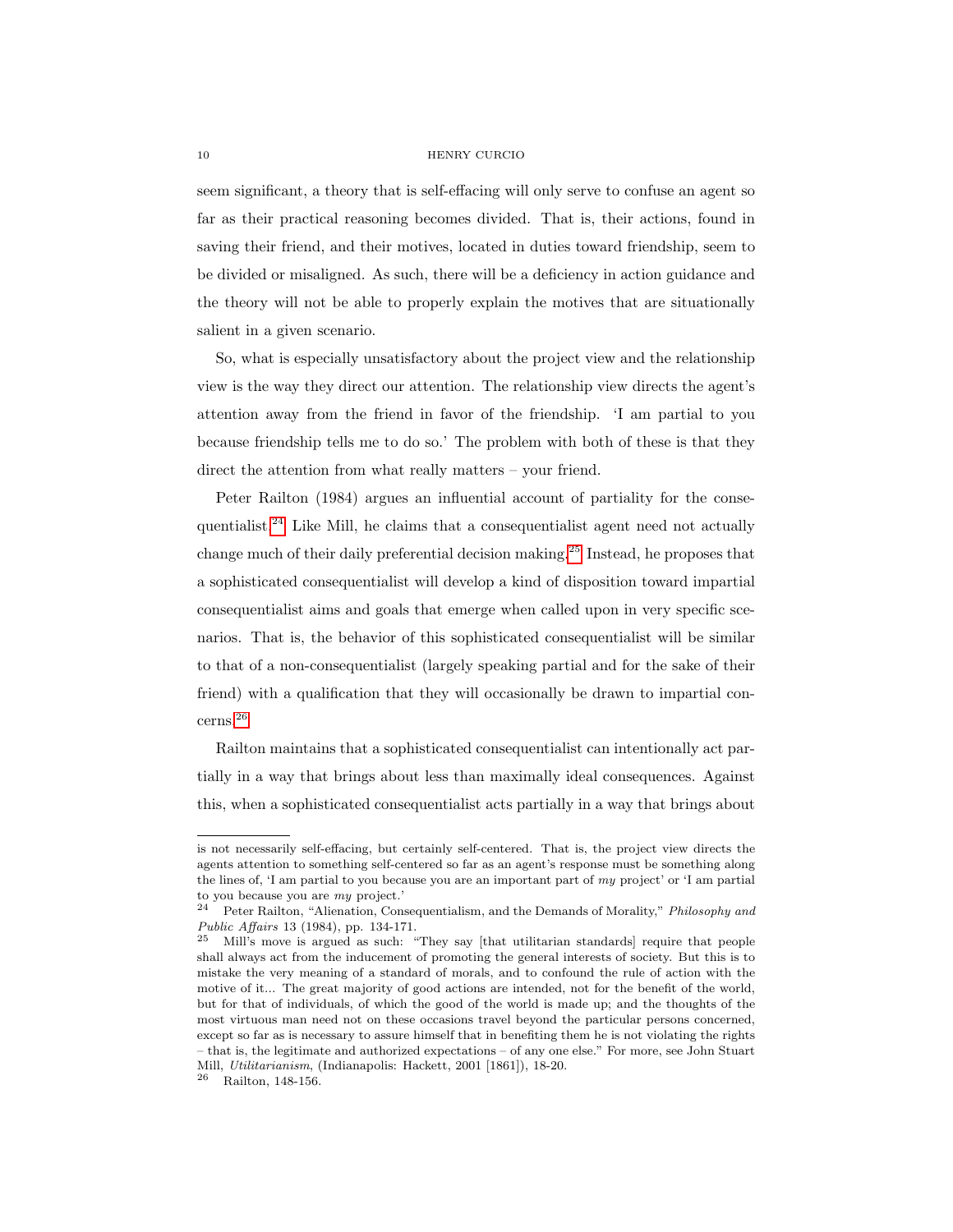less than maximally ideal consequences, they must still hold that acting in this way is morally wrong. This is certainly counter to common sense morality.<sup>[27](#page-1-0)</sup> If the agent knows that acting partially in some instance is morally wrong, why not be motivated by the impartial concerns of morality? So, this account still leaves much to be desired so far as the looming knowledge of morality may serve to confuse the agent.[28](#page-1-0)

Although, something important does emerge from this account. Specifically, Railton's focus on dispositions is of interest. It seems reasonable to think of our partiality as some sort of disposition. I cannot help but be partially to my friend (or so the story goes). And, as neuroscientists John Cacioppo and William Patrick  $(2008)$  claim, there is something biological that drives us to partial behavior.<sup>[29](#page-1-0)</sup> Similarly, Frankfurt claims that there is some "volitional configuration [that] shapes the disposition and conduct" of the friend.<sup>[30](#page-1-0)</sup> So, it seems reasonable to consider my partiality as something dispositional. When saving my friend from a bungee jumping accident, the content of my thoughts are not 'I ought to help my friend because of my relationships with them' or 'I ought to help my friend because they are a ground project of mine.' We simply act out of disposition in that moment because we are drawn to help our friend in need.<sup>[31](#page-1-0)</sup>

An influential Kantian account of partiality is given by David Velleman (1999). Velleman explains our partial behavior as resulting from the limitations of human emotion. He claims that loving someone exhausts our emotional attention. So, by loving someone, we no longer have enough emotional attention to give to others. In doing this, Velleman keeps the spirit of impartiality alive. The corollary to his

<sup>&</sup>lt;sup>27</sup> This point is also made by Troy Jollimore in Friendship and Agent-Relative Morality, (New York: Routledge, 2001).<br><sup>28</sup> Much literature has

<sup>28</sup> Much literature has been published in response to Railton's indirect consequentialism and the theory still fosters debate. For a classic response to Railton, see Dean Cocking and Justin Oakley's "Indirect Consequentialism, Friendship, and the Problem of Alienation," Ethics, 106 (1995), pp. 86-111. For more recent debate against and for indirect consequentialism, see Robert Card, "Consequentialism, Teleology, and the New Friendship Critique," Pacific Philosophy Quarterly 85 (2004), pp. 149-172 and Matthew Tedesco, "Indirect Consequentialism, Suboptimality, and Friendship ," Pacific Philosophy Quarterly 87 (2006), pp. 567-577 respectively.<br>29 Lake Cocionne and William Patrick Longkness: Hyman Nature and the

John Cacioppo and William Patrick, Loneliness: Human Nature and the Need for Social Connection, (New York: W.W. Norton, 2008), 205.

<sup>30</sup> Frankfurt, 43.

<sup>31</sup> Williams (1981) also makes this point cf. 18. And, Frankfurt follows a very similar thought cf. 35-37.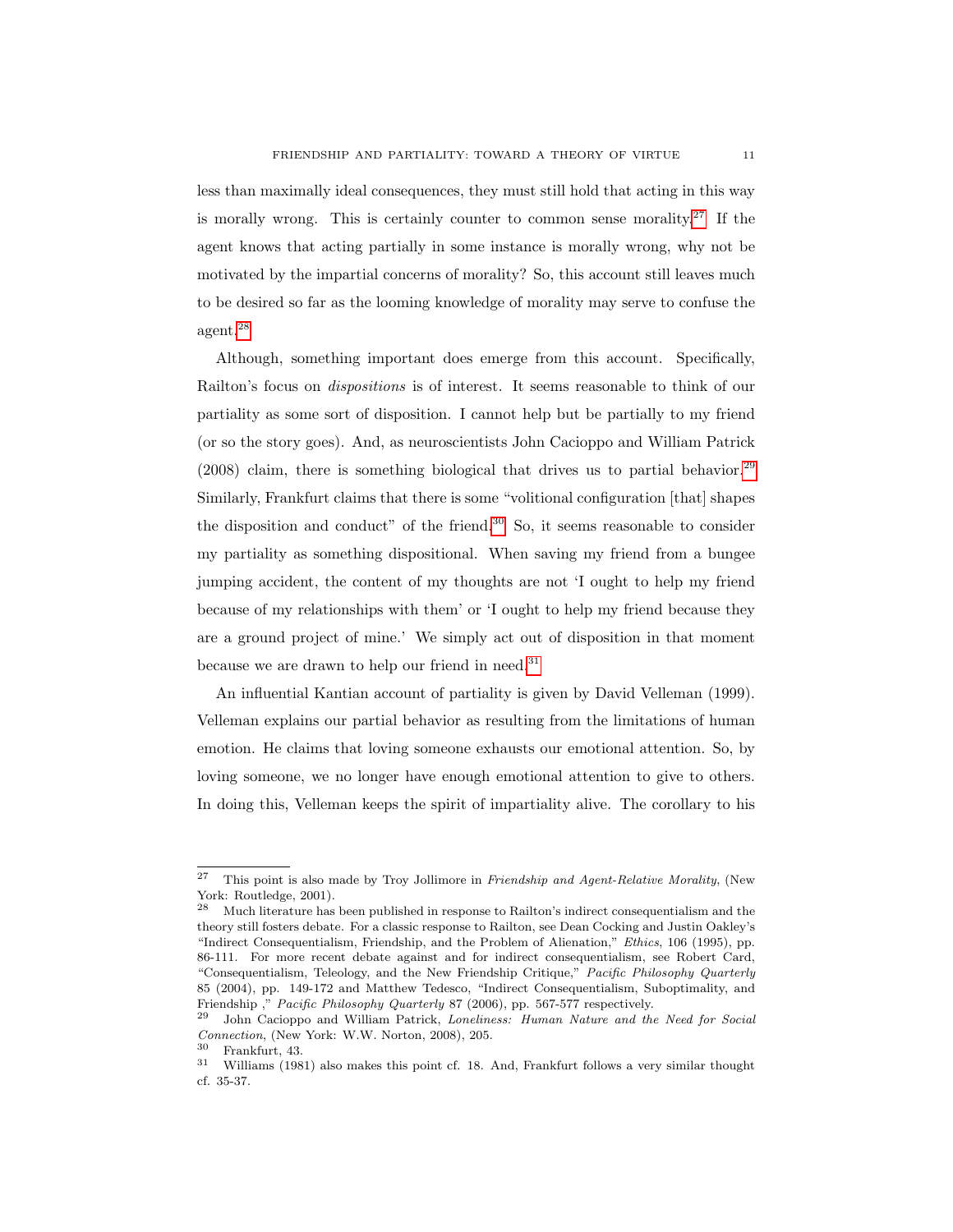argument would be: if we had greater emotional attention or were not so limited as humans, we would be able to remain impartial.<sup>[32](#page-1-0)</sup>

While Velleman's account makes room for partiality in the Kantian framework, it sadly provides little with respect to action guidance. That is, he makes little attempt to explain how exactly we ought to be partial to our loved one or friends. Still, I find this account particularly convincing for a number of reasons. It makes ample room for the distinctly emotive qualities of friendship. Explicitly, Velleman describes the love for our friends as "an arresting awareness" of our friends' value that specifically arrests "our tendencies toward emotional selfprotection from" them.[33](#page-1-0) This much strikes me as reflecting the dispotional nature of friendship already touched on above. And especially, it describes our partiality as a particular kind of skill. Implicitly, Velleman makes the claim that we ought to be careful in regard to those we are partial to. With only a finite amount of attention, it is important that we learn to focus our partiality to relationships we see as worthwhile and full of trust – especially considering that these deep connections arrest our tendencies of emotional self-protection and make us deeply vulnerable.[34](#page-1-0)

More recently, Daniel Koltonski (2016) has also constructed a Kantian account of partiality with respect to friendship that clears up the concerns of action guidance mentioned in Velleman's account.[35](#page-1-0) He follows a very direct link to the Kantian tradition so far as it renews one of Kant's own claims. Specifically, that we ought to show respect to the "expression... of a rational being" and that autonomy is "the ground of the dignity of a human and of every rational nature."[36](#page-1-0) Framed by the context of moral disagreement, Koltonski argues that we ought to be partial to our friends when they provide good reasons. So, the position makes the claim that we ought to be partial to our friends if they provide reasons to be partial that have properly engaged with moral deliberation. Koltonski takes this to be the case even

 $\frac{32}{133}$  David Velleman, "Love as Moral Emotion," *Ethics* 109 (1999), pp. 362-373.

 $\frac{33}{34}$  Velleman, 361-362.

<sup>34</sup> This concern of vulnerability is also raised directly by Kant when he warns against letting our friends too close to us. See his *Lectures on Ethics*, translated by Peter Heath, (Cambridge: Cambridge University Press, 1997), 118.

<sup>35</sup> Daniel Koltonski, "A Good Friend Will Help You Move a Body: Friendship and the Problem of Moral Disagreement," The Philosophical Review 125 (2016), pp. 473–507. Much of his account is grounded in Kyla Ebels-Duggan's Kantian account of love "Against Benefice: A Normative Account of Love," Ethics 119 (2008), pp. 142-170.

<sup>36</sup> Immanuel Kant, Groundwork of the Metaphysics of Morals, translated by Mary Gregor and Jens Timmermann, (Cambridge: Cambridge University Press, 1998 [1785]), 4:436.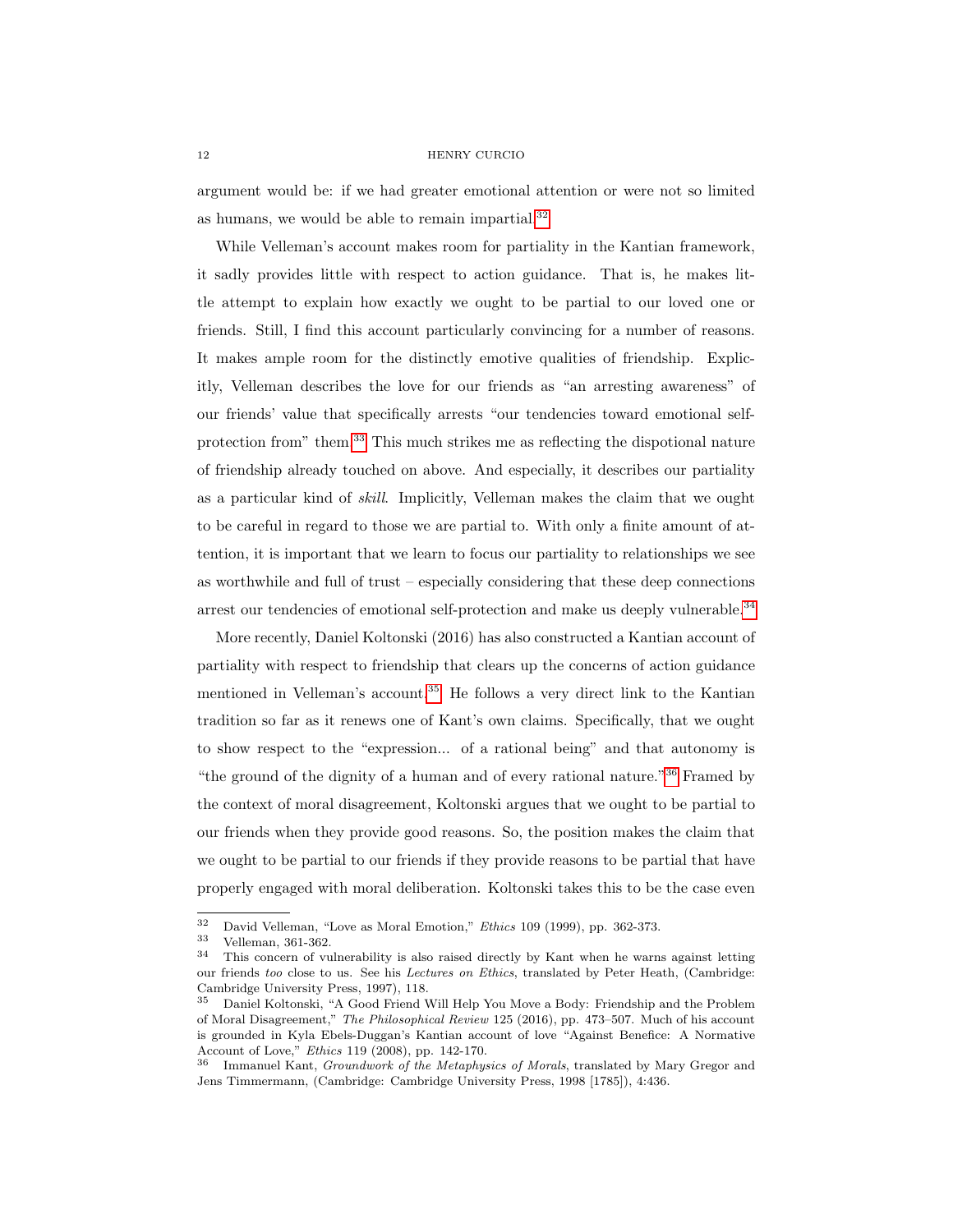if you believe to have better reasons – such deference is to respect the autonomy and rationality of your friend. Extending Velleman's account, Koltonski makes the claim that our love and partiality for our friends arrests "our tendencies toward what might be called practical or deliberative self-protection."<sup>[37](#page-1-0)</sup>

Against this, and parallel to our objection to Railton's account, Koltonski allows for an agent to make a subpar rational decision while knowing a better option. And, this much seems to fly in the face of Kantian thought. Even if Denise offers you good reasons that have properly engaged with moral thought to move this body with her, it would still seem puzzling to do so if you too have other good reasons that allow the immoral action to not happen. Like Railton's, this account still leaves much to be desired so far as it may confuse the agent.

So, it seems as though both the consequentialist and Kantian formulations of partiality are lacking because both seem to be liable to confuse the agent. Although the dispositional nature of partiality and the fact that we might conceive of partiality as a particular kind of skill jumps out as important. This is certainly true for a virtue ethical account of partiality. Both disposition (hexis) and skill (techne) will be fundamental aspects of a virtue ethical account of partiality (or so I will argue). In the next section I will motivate this point and flesh out the virtue ethical position of partiality in friendship.

# <span id="page-13-0"></span>4. A Virtue Ethical Approach to Partiality and Friendship

In the Theaetetus, Plato has Socrates ask Theaetetus whether we ought to have concern for "the most distant proverbial Mysians."[38](#page-1-0) Discussion of partiality, it seems, are not absent from the ancient philosophers who prioritized virtue. But, there is no clear agreement among the virtue theories. So, to sort this out we will need to employ a degree of creativity in constructing a pastiche of the ancient theories. I will discuss the virtue systems of Mencius, Aristotle, and the Stoics to describe what components of them remain viable considering the objections leveled above. The goal will be to synthesize this into a coherent theory of partiality. The

 $\frac{37}{38}$  Koltonski, p. 487 n. 26.

<sup>38</sup> Plato, Theaetetus, translated by Christopher Rowe, (Cambridge: Cambridge University Press, 2015), (209b7-8).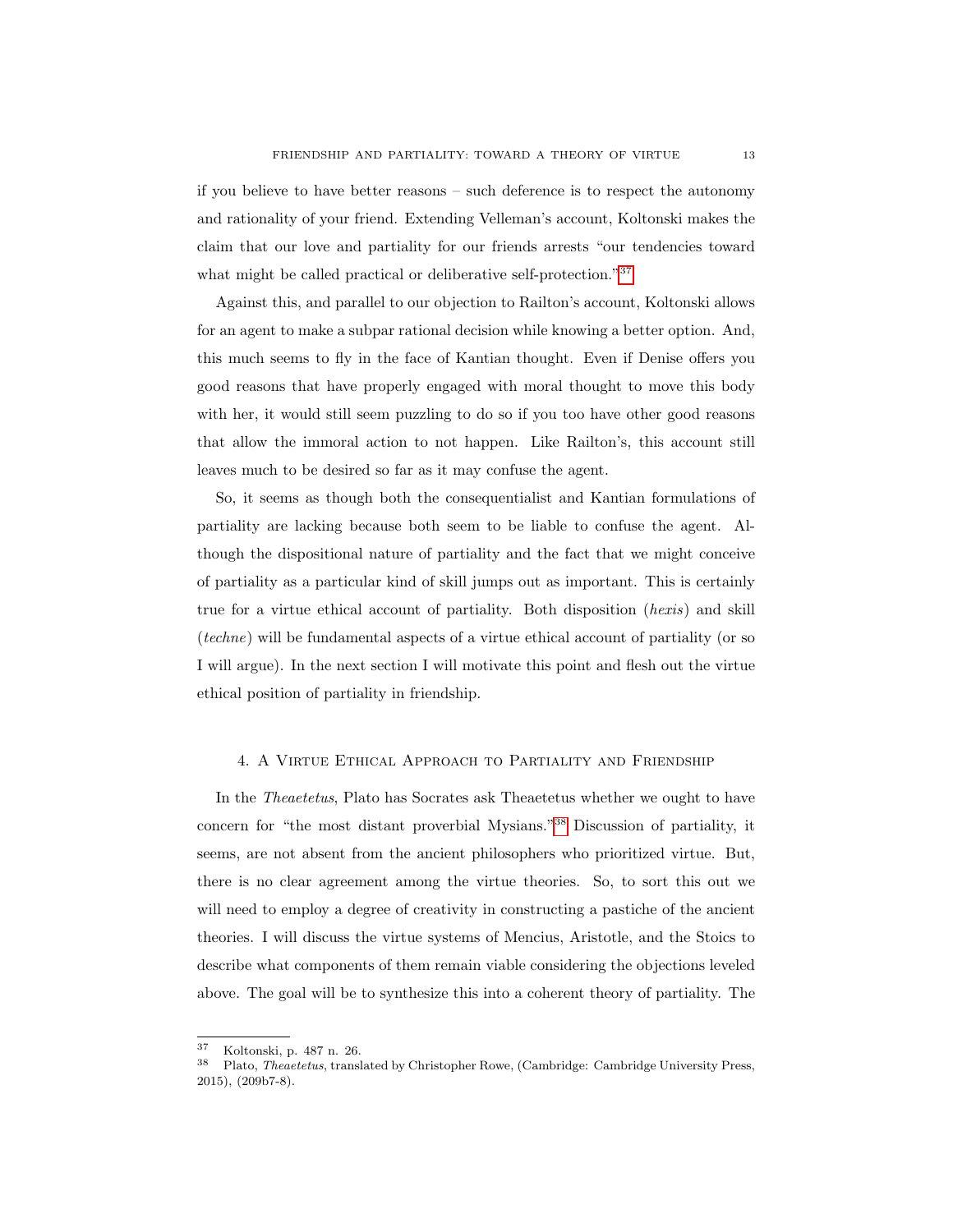result will reinforce recent modern attempts at describing our partiality; specifically that of Iris Murdoch (1970) and Lawrence Blum (1980).[39](#page-1-0)

To begin, we should outline the positions of Murdoch and Blum in order to set our sights on what exactly is relevant when drawing on the ancient theories. Against the positions argued above, Murdoch and Blum both take our partiality as something that cannot be reduced down to "an explicit set of arguments and positions." Blum points out that there are "certain concerns, general orientations of thought, intellectual tendencies, metaphors, and the like which do not necessarily congeal into definite views or positions" in our partial decision making.[40](#page-1-0) And further that emotions, especially altruistic ones, "cannot be regarded as natural processes external to our moral agency."[41](#page-1-0) Their goal in making these claims is to focus the attention of partial decision making back onto the individual. That is, the individual as a whole as represented outside of their rationality.

To do this, Murdoch proposes a method of "really looking" where we place "a just and loving gaze directed upon an individual reality."[42](#page-1-0) That is, we must pay acute attention to the individual and observe, as Blum puts it, "the weal and woe" of those close to us.[43](#page-1-0) This much strikes me as uncontroversial and almost as commonsense when being partial to another person. It is a matter of disposition for us to observe "the weal and woe" of our friends so we know how to be partial to them – for example, to comfort one's friend. This shifts the partial gaze away from the self (as found in the project view) and away from the relationship (as found in the relationship view) and back onto the individual in and of themself. That is, it removes the cognitive step of observing that a person is a ground project, or holds a specific relationship to the agent, and tells the agent to simply observe what factors of the situation are salient for partial action toward their friend.

 $39$  Iris Murdoch, The Sovereignty of Good, (New York: Routledge, 1970) and Lawrence A. Blum, Friendship, Altruism, and Morality, (New York: Routledge, 1980).

<sup>40</sup> Blum, 10. Murdoch makes a similar point about metaphor in moral reasoning when she says that "the development of consciousness in human beings is inseparably connected with the use of metaphor" (pp. 75).<br> $\frac{41}{2}$  Plum 82

 $\frac{41}{42}$  Blum, 83.

<sup>42</sup> Murdoch, 89 and 33. This much Murdoch borrows from fellow Platonist Simone Weil. For more information on Simone Weil and her idea of attention as a philosophical concept, see A. Rebecca Rozelle-Stone and Benjamin P. Davis' article, "Simone Weil," in The Stanford Encyclopedia of Philosophy (Summer 2020 Edition), ed. by Edward N. Zalta.

 $43$  Blum, 76.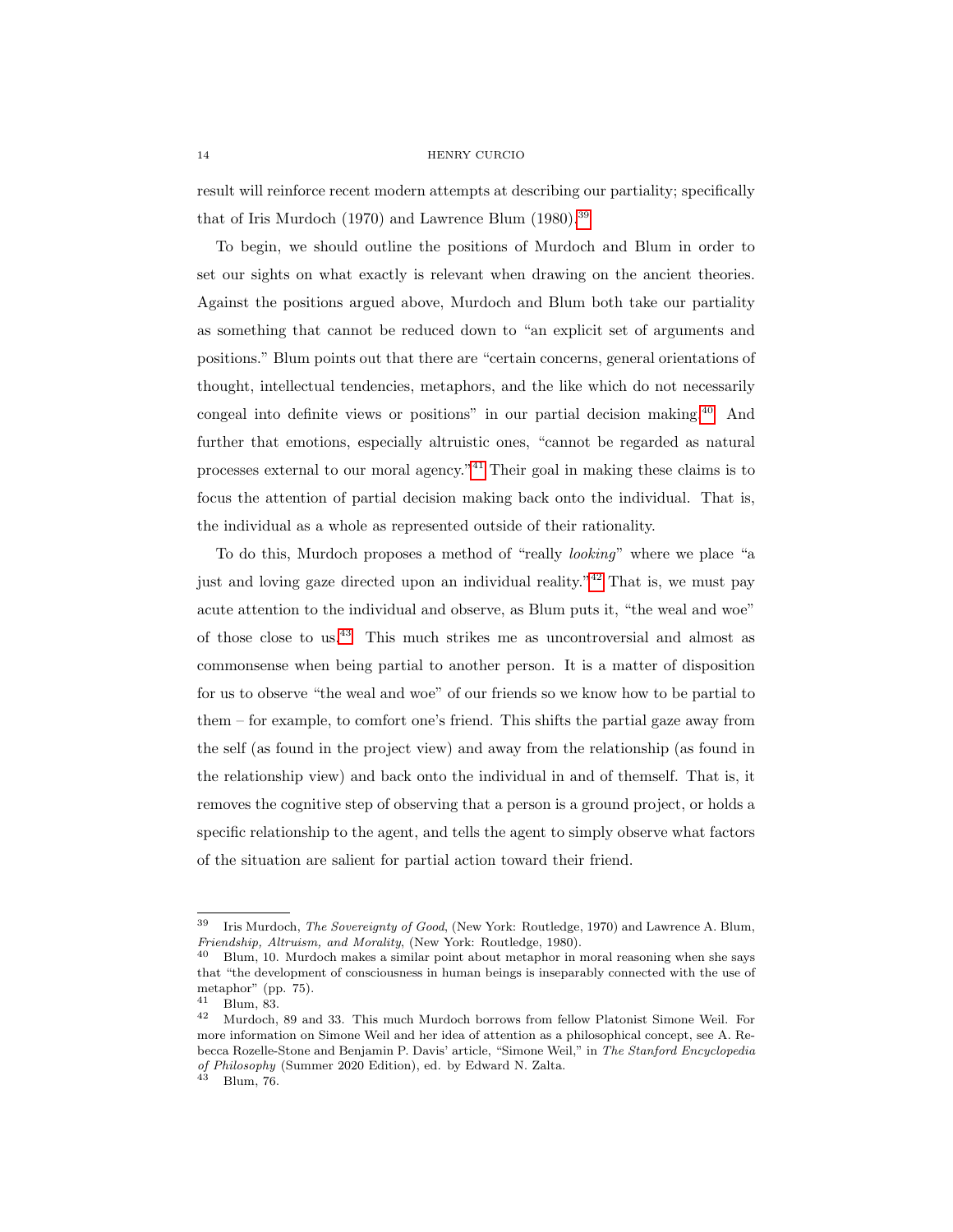What's more, the attention we place on others, which we take as a disposition, develops into particular skills. As Murdoch puts it, "we often apprehend more than we clearly understand and grow by looking."<sup>[44](#page-1-0)</sup> That is, the attention we place on others is a certain kind of moral perception that forces us to ask how we can be moral to our loved ones in a given scenario. And, answering this question with "clear vision" results in moral insights and specific moral skills to be perfected.[45](#page-1-0) Murdoch makes this point clear to us when she further explains that

"at the level of serious common sense and of an ordinary non-philosophical reflection about the nature of morals it is perfectly obvious that goodness is connected with knowledge: not with impersonal quasi-scientific knowledge of the ordinary world, whatever that may be, but with a refined and honest perception of what is really the case."<sup>[46](#page-1-0)</sup>

This entails what was already stated above – that "really looking" forces us to use a set of moral skills. But also, this entails that our partial moral gaze aids in our moral education. Without loss of generality, our friendships give us an environment to really look at what set of moral skills are salient given a scenario and then can be applied to the agents' relationships at large.

So, this view is particularly appealing for a number of reasons. First, it argues that our pariality is a kind of disposition. Specifically, that we often naturally find ourselves attuned to the "the weal and woe" of those close to us. And second, that this much is not a deficiency in our moral reasoning but in fact a skill to be developed that helps in our moral education. Third, and finally, this view will not serve to confuse the agent so far as where their attention should be placed in partial decision making. This much is true because the account tells the agent to place all their moral attention on the object of concern, the other person they are being partial to. Now, let us observe how these themes appear in the virtue theories.

Aristotle's theory of friendship, developed in part by the puzzles of friendship leveled by Plato in the Lysis, is strictly speaking partial.<sup>[47](#page-1-0)</sup> In fact, he explicitly

<sup>&</sup>lt;sup>44</sup> Murdoch, 30. This is also echoed by Blum pp. 67-70.<br><sup>45</sup> Murdoch, <sup>36</sup>. The point of education is also made by

<sup>&</sup>lt;sup>45</sup> Murdoch, 36. The point of education is also made by Blum pp. 74-75.<br> $\frac{46}{100}$  Murdoch, 37

 $\frac{46}{47}$  Murdoch, 37.

<sup>47</sup> For more on the relationship between Aristotle's theory of friendship and the Lysis, see Julia Annas, "Plato and Aristotle on Friendship and Altruism," Mind 86 (1977), pp. 532-554; Lorraine Smith Pangle, Aristotle and the Philosophy of Friendship, (Cambridge: Cambridge University Press, 2003), 20-36; and Terry Penner and Christopher Rowe, Plato's Lysis, (Cambridge: Cambridge University Press, 2005), 312-322.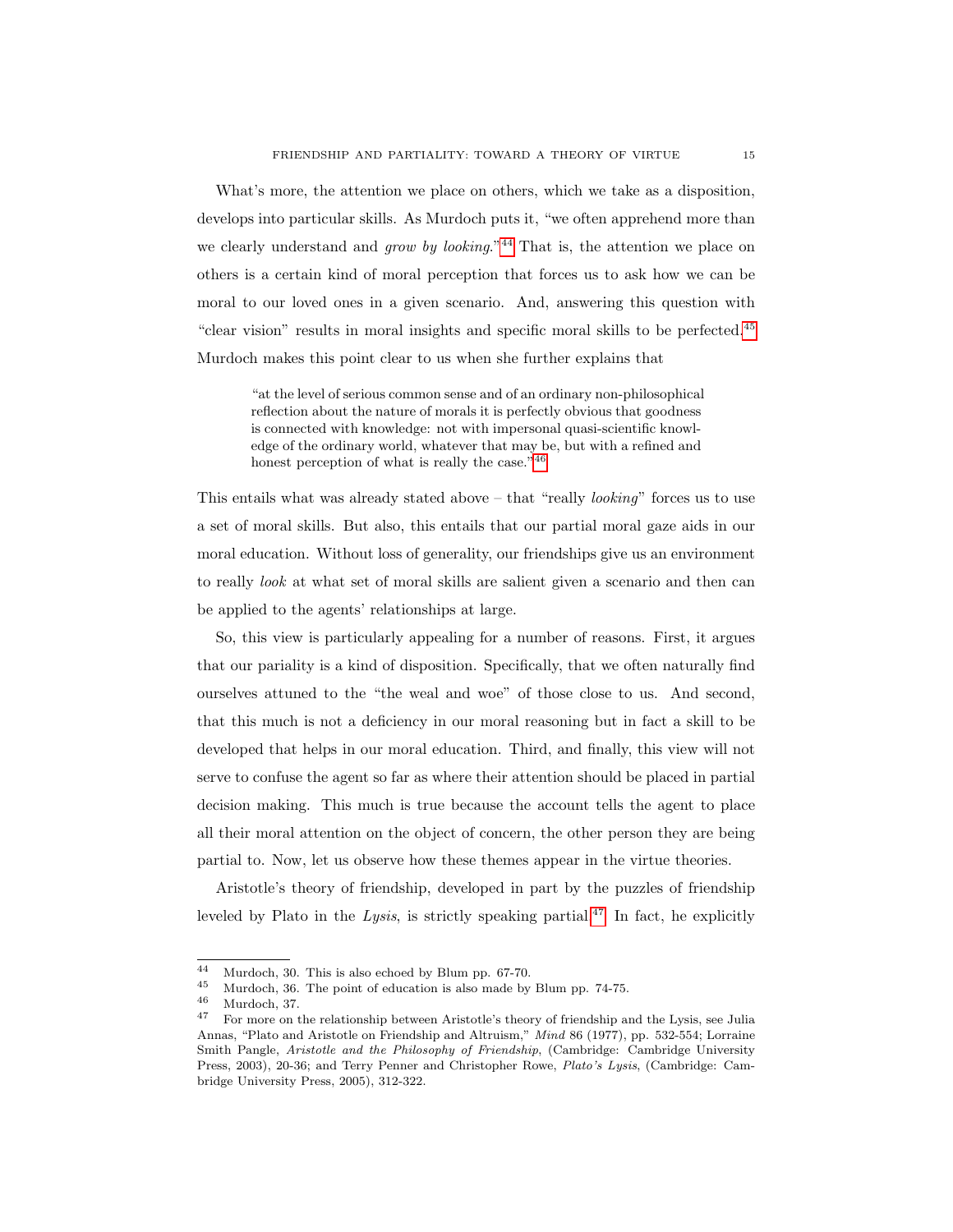states that "it is finer to benefit friends than to benefit strangers."[48](#page-1-0) Two recent commentators have argued for competing views of partiality with respect to Aristotle. Specifically, Jennifer Whiting (1991) has argued that Aristotle's formulation of our partiality is "largely a function of historical and psychological accident."[49](#page-1-0) Against this, Diane Jeske  $(1997)$  has argued that this view is far too impersonal.<sup>[50](#page-1-0)</sup> I agree with Jeske on this point. But Jeske then goes on to argue for a formulation of the relationship view. Specifically, she claims that friendships, although this applies to relationships on the whole, "generate further moral reasons."[51](#page-1-0) I disagree with this point, considering the critiques of the relationship view made above.

Running parallel to this, Mencius' account of partiality is a formulation of the relationship view. This is most apparent in his description of filial relationships. Specifically, he claims that "the most authentic expression of humaneness is serving one's parents" and "the most authentic expression of rightness is following one's older brother."[52](#page-1-0) These ought not be taken strictly at face value as much of Mencius' writing is described in metaphor. But, it is clear that Mencius takes specific relationships to direct us to  $li$  – often translated as ritual, propriety, or proper conduct as found in duties toward others. This much also seems to be the case for friends on Mencius' account.<sup>[53](#page-1-0)</sup> But, like before, the relationship view is undesirable for a number of reasons.

The Stoics take great care to construct a strictly impartial philosophy.<sup>[54](#page-1-0)</sup> This much seems to spell danger for us. With no agreement between these thinkers, how are we to construct a coherent theory of partiality from them? Fortunately, this concern does not actually impede on the project's outcome. The readings of Aristotle's theory may be correct. And indeed, the positions of Mencius and the Stoics are clear from the outset. But, the goal is not to argue on behalf of any

 $\frac{48}{49}$  NE, (1169b10).

Jennifer Whiting's "Impersonal Friends," The Monist 74 (1991), pp. 23.

<sup>50</sup> Diane Jeske, "Friendship, Virtue, and Impartiality," Philosophy and Phenomenological Research 57 (1997), pp. 51-72. David Brink also levels similar criticism in his "Eudaimonism, Love and Friendship, and Political Community," Social Philosophy Policy 16 (1999), 252–289.

 $rac{51}{52}$  Jeske, 69. <sup>52</sup> Mencius, Mencius, translated by Irene Bloom, (New York: Columbia University Press, 2009),  $[4A27]$ .

Mencius, [5B3].

 $^{54}$  The feature of impartiality is made clear by Epictetus in his *Discourses*, translated by Robin Hard, (New York: Oxford University Press, 2014), 2.22. Julia Annas gives a great overview of the Stoic conception of impartiality especially as it relates to friendship in The Morality of Happiness, (New York: Oxford University Press, 1993), 262-276.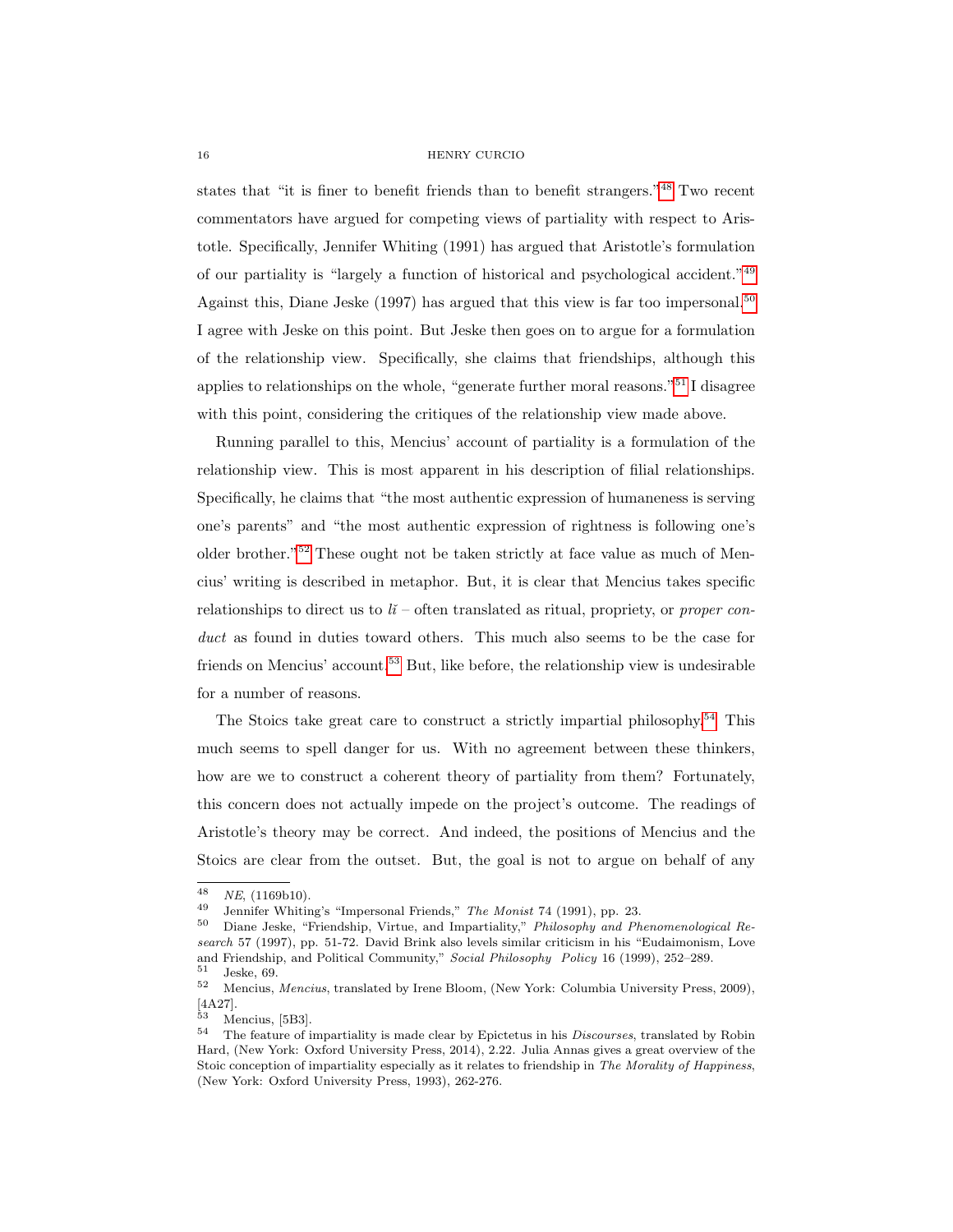one of these theories specifically. Instead, it is to create a uniquely virtue ethical position of partiality with respect to friendship.

John Cottingham (1996) offers us the best solution for uniting the virtue theories more generally. He argues that partiality is implicitly baked into the virtues. And, although Cottingham only argues this for Aristotle's virtue theory, this argument is attractive for its ability to be easily generalized to any other virtue theory. For example, a virtue like courage is partial so far as it "enhances the personal prestige of the holder, and by its value within the interconnected networks of honor and mutual respect which bind the citizens of a community." Similarly, a virtue like temperance is partial so far as it is directed toward those intemperate physiological desires we biologically inherit.<sup>[55](#page-1-0)</sup> Indeed, at no point is his argument predicated on a position exclusive to Aristote. So, it can be applied to the virtue theories at large.

The virtues are taken as dispositions thought to be crafted into skills in every virtue theory. Aristotle explains this using the notion of habituation. He claims that it is necessary to "acquire one sort of habit or another" toward the virtues and that these "actions should accord with the correct reason."[56](#page-1-0) These habits are consciously attuned responses to particular situations.<sup>[57](#page-1-0)</sup> The Stoics follow Aristotle in this regard and agree that the virtues are a "craft."[58](#page-1-0) And, Mencius frequently employs the multiple meanings of lí to refer to the ritualistic or habitual nature of  $li$  and the practice of the virtues.

So, the virtues are argued to be dispositions that can be crafted into skills. How exactly do we hone these skills aside from habituation? Each theory responds in a different, although congruent way. Aristotle makes the case for the application of a kind of evaluative intelligence which he labels as phronesis. Mencius argues for a kind of sustained attention that involves the mental habit of self-examination (shu) and the goal oriented activity of steering activities toward positive outcomes.

<sup>&</sup>lt;sup>55</sup> John Cottingham, "Partiality and the Virtues," in *How Should One Live?* ed. Roger Crisp, (New York: Oxford University Press, 1996), pp. 59-60. See Lee H. Yearley, Mencius and Aquinas: Theories of Virtue and Conceptions of Courage, (Albany, SUNY Press, 1990) for a comparative reading of courage in Confucian and Western thought.

 $^{56}$  NE, (1103b24) and (1103b33).<br> $^{57}$  Iulie Annes Intelligent Virtue

<sup>&</sup>lt;sup>57</sup> Julia Annas, *Intelligent Virtue*, (New York: Oxford University Press, 2011), 13.<br><sup>58</sup> See Cierre, *On Ende*, translated by H. Backham (Cambridge: Harvard University

See Cicero, On Ends, translated by H. Rackham, (Cambridge: Harvard University Press, 1914), 3.24 and A.A. Long and D.N. Sedley, The Hellenistic Philosophers, vol. 2, (Cambridge: Cambridge University Press, 1987), 61G.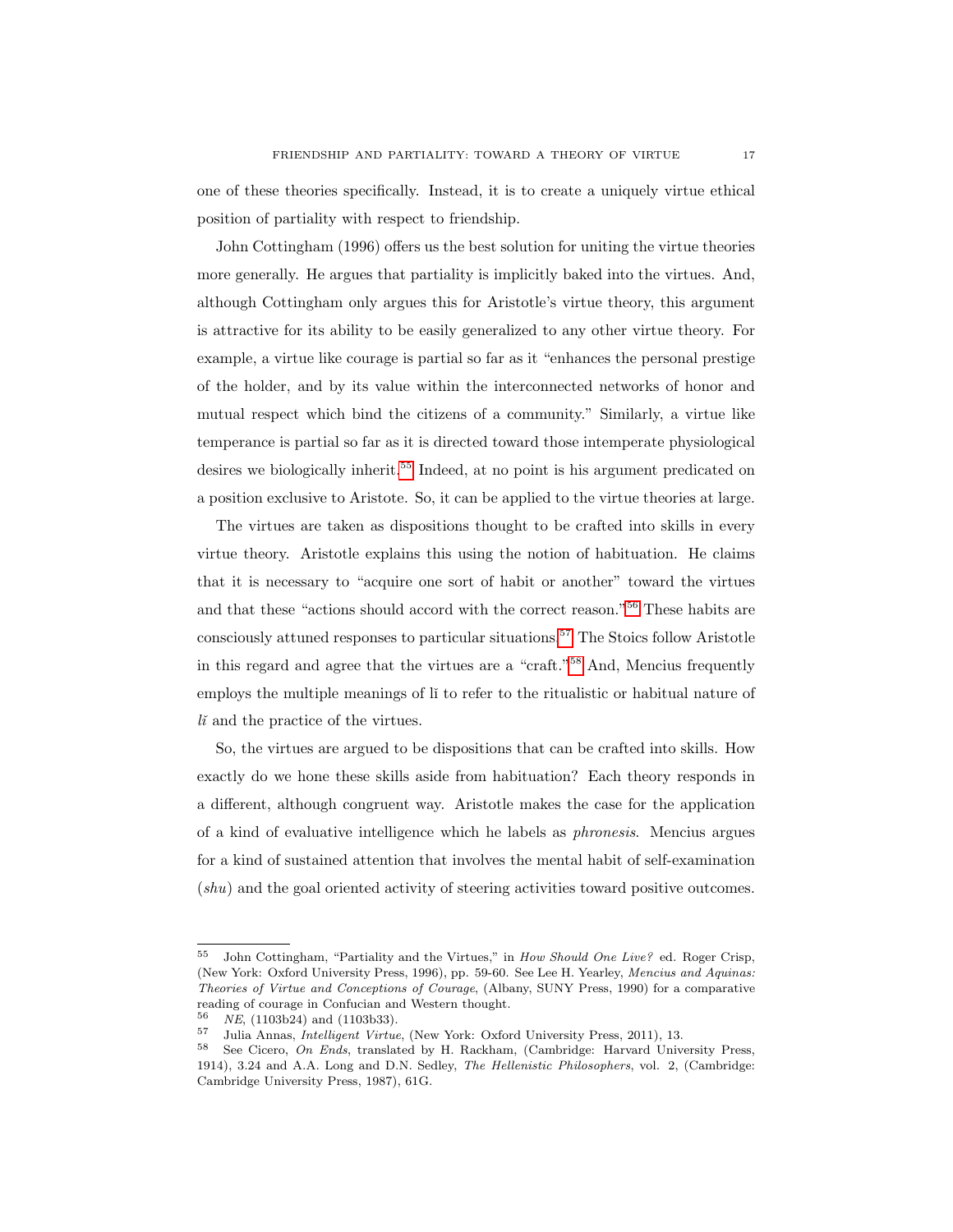This is referred to as  $si^{59}$  $si^{59}$  $si^{59}$  And, the Stoics argue in favor of a kind of situational awareness that allows the agent to develop a concern for others. This is referred to as oikeiosis.

To be clear, each of these are their own distinct definition behind them. But, they are united so far as each is a particular kind of moral attunement. We can quickly describe this by extending the metaphor of sight given to us by Murdoch. Phronesis is a kind of moral perception that allows us to see what is most important in a situation. This sight has a particular focus on how conductive certain actions are conducive to a good and happy life. Si is a kind of moral attention that involves seeing contradictions in one's motivations and realigning those motivations to conform to virtuous action. And oikeiosis is a kind of moral expansion that involves seeing how other people are a part of my own concern – how I should see them as belonging to me somehow and how I should treat them. $60$  But more generally, phronesis, si, and oikeiosis are particular dispositions that attune us to virtuous decision making. These moral attunements are not rule based and they do not have a blueprint for instruction. They are attunements that command our attention and force us to observe a situation in order to make judgments from the factors of that situation in and of itself. In agreement, Williams (1995) observes for phronesis that these moral attunements make us alive to and guide us to a "repertoire of considerations that operate for or against courses of action."<sup>[61](#page-1-0)</sup>

I take these moral attunements to identify the same thing both Murdoch and Blum identify when they speak of "really looking" and paying acute attention to the "weal and woe" of those around you. That is, a specific observational disposition we have toward our surroundings, especially those we love. And, a disposition that can be cultivated into a skill. Moreover, similar to Murdoch and Blum, these attunements are partial. That is, if we are to take the virtues to be partial, as

 $59$  Mencius makes this clear at [1A7]. Confucius also argues this at selected points in his Analects, translated by Annping Chin, (New York: Penguin, 2014); 4:15, 12:1, and 15:24.

 $60$  To be clear, *oikeiosis* is distinct from *phronesis* and si so far as it is not described by the Stoics as an intellectual trait. Instead, it is a quite tangible activity of virtuous expansion. The distinctions between intellectual traits like *phronesis* or si and *oikeiosis* are important, but a detailed discussion of this is outside the scope of this paper. Briefly, the Stoic intent is to expand our field of concern to eventually everything. So, their theory, as already noted, is impartial. But in this paper we employ a reduced form of oikeiosis to simply note the idea of extending one's concern to others in a limited sense.

<sup>61</sup> Bernard Williams, "Acting as the Virtuous Person Acts," in Aristotle and Moral Realism, ed. Robert Heinaman, (New York: Routledge, 1995), 18.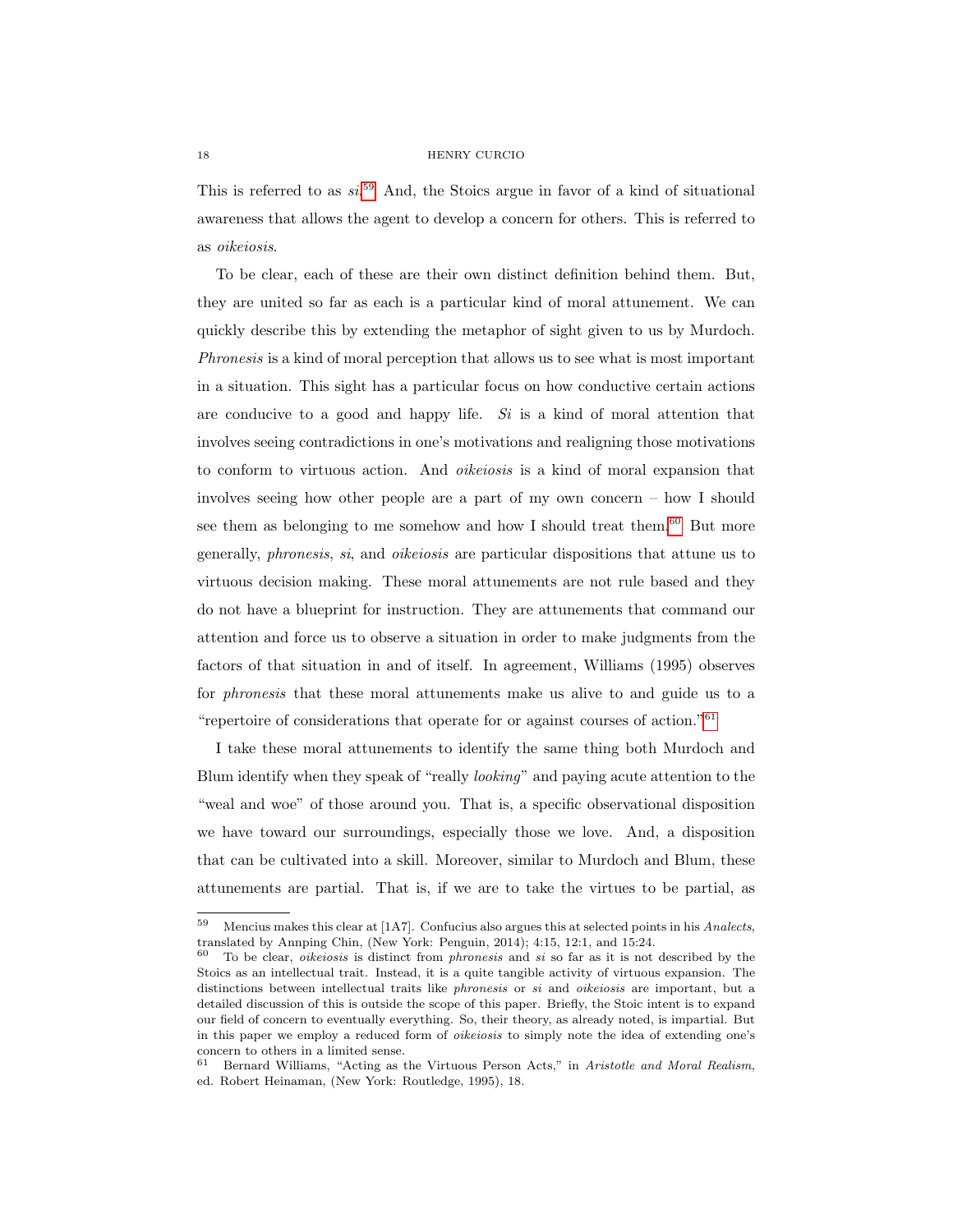Cottingham argues, we must also take these moral attunements to be partial as they are not only attunements to the world around you, but the virtues as well.

What results is not dissimilar from Velleman's notion of loved ones arresting our emotions. Indeed, these moral attunements arrest our moral attention toward others, especially friends because they are frequently a part of our moral considerations, specifically their well-being. What is found in the cognitive space of the agent will not be thoughts of the relationship, duty, or virtue. Instead, these moral attunements arrest our attention such that the cognitive space of the agent will be directed exclusively toward the other – that is their loved one, ie. friend. And, the agent will not be worried with regard to virtue because it is a skill that has been habitually practiced. Almost like a moral confidence, the agent acts with ease and without extraneous thoughts.

The point of moral education follows naturally from this. Indeed, these moral attunements are connected to our moral education, especially with our friends. Julia Annas (2011) remarks that the virtues are learned in "embedded contexts" such as "family, school, church, employment, siblings, friends," etc. $62$  The notion of embedded contexts in relation to virtue theories is crucial to our understanding of friendship. This much is the case because all three virtue theories take friendship to be a fundamental training ground for developing the virtues. Aristotle claims that friends allow us to be "more capable of understanding and acting" in accordance with the virtues and that friendships are advantageous for this reason. He also adds that friends display our own deficiencies and help us when our own efforts are not enough.[63](#page-1-0) These, along with a litany of other examples, show us that Aristotle thinks of friendship as a training ground for the virtues.  $64$ 

The importance of embedded contexts are not lost on the Stoics. In the best source we have on friendship in Stoic thought, Seneca's Moral Letters to Lucilius, we find the friends Seneca and Lucilius in the process of moral education.<sup>[65](#page-1-0)</sup> So, as A.A. Long (2013) observed, the entire work can "be read as a literary instance of Stoic

 $^{62}$  Annas, *Intelligent Virtue*, 21.<br> $^{63}$  *NE* (1155-15-16) (1156-14-1

<sup>&</sup>lt;sup>63</sup> NE; (1155a15-16), (1156b14-15), (1169b6-7), and (1172a13-15).<br><sup>64</sup> Early none remarks related to this see NE; (1150b7, 8), (1166a8, 9)

<sup>64</sup> For more remarks related to this, see NE; (1159b7-8), (1166a8-9), (1168a35-36), (1169a19-29), (1170a12), and (1171a30-34).

 $65$  For a specific discussion of friendship as it relates to the Stoics, see Seneca, Epistles, translated by Richard M. Gummere, (Cambridge: Harvard University Press, 1917); 6, 9, 35, 52, 63.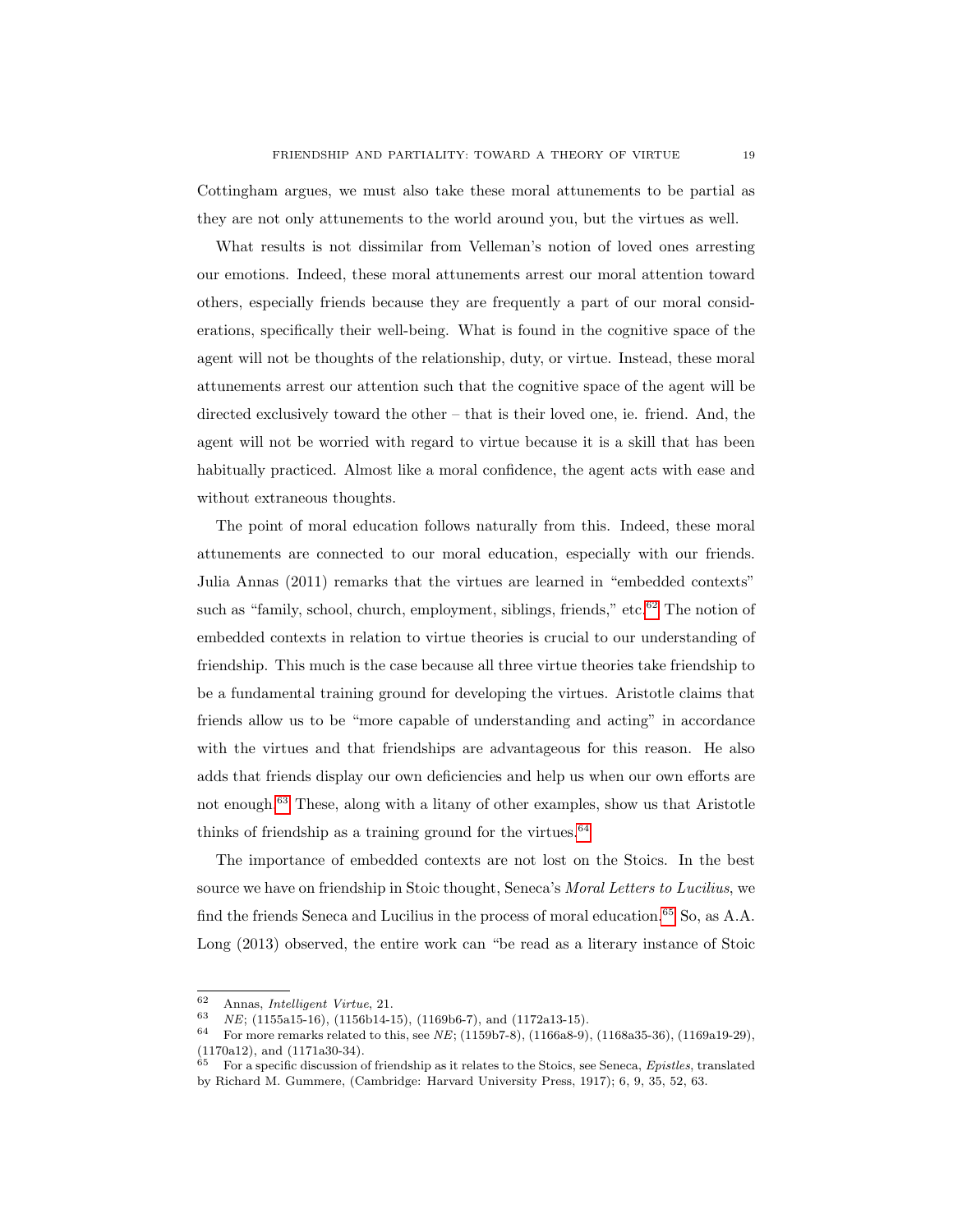friendship in action."[66](#page-1-0) And, Mencius similarly notes the importance of embedded contexts in our moral education. For Mecius, this is frequently the family, but mentions of friends also occur.<sup>[67](#page-1-0)</sup>

So, superordinate to virtue, moral attunement, and partiality is a cycle of moral education brought about by our friends and relationships at large. We can visualise it in the commutative diagram below.



We find that our partiality influences virtue so far as the virtues are partial. Virtue influences our moral attunement so far as our moral attunement is based in the habitual practice of the virtues. Moral attunement influences friendship so far as our friends arrest out our moral attention toward them. And, friendship influences our partiality so far as we are partial to our friends. Finally, the cycle continues, with each rotation giving us renewed opportunity to practice in our moral education.

To review, we take the virtue theories as partial because the virtues themselves are partial. For example, generosity is not directed to the world at large, but to a specific person or group of persons. What's more, in utilizing the virtues each virtue theory offers a distinct, but similar, moral attunement that aids in moral perception and commands our attention to see what is truly important or salient in a situation. A person who has practiced the virtues will feel a certain ease in their practice of moral attunement. That is, it will feel like a disposition. Like a master craftsman, who is able to notice the details of a specific grain pattern on a piece of wood or observe a knot and how to utilize it to their advantage, the person who has practiced the virtues will have a kind of dispositional moral attunement when interacting with people or the world at large.

 $66$  A.A. Long, "Friendship and Friends in the Stoic Theory of the Good Life" in Thinking About Friendship: Historical and Contemporary Philosophical Perspectives, ed. Damian Caluori, (New York: Palegrave Macmillan, 2013), 229.

<sup>67</sup> See Mencius; [4A6], [6A8], and [7B31]. For related points made by Confucius, see his Analects; 1:7, 5:26, 8:2, 12:23, 12:24, 13:28. This point is also argued by Shannon Vallor with relation to Confucian thought in her Technology and the Virtues, (New York: Oxford University Press, 2016), 50.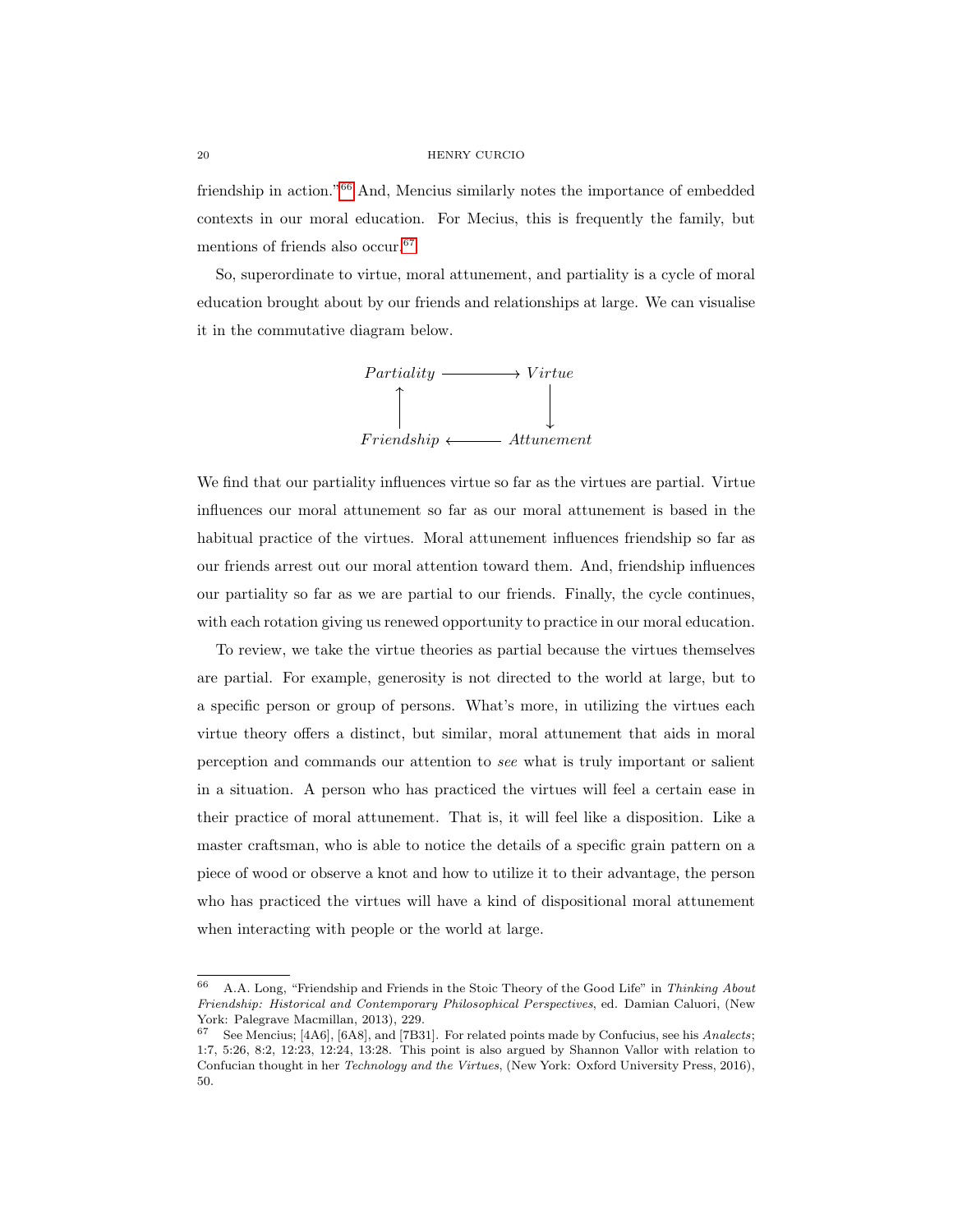What this offers us is an account of partiality that avoids thoughts about the self (found in the project view), one's relationship or duty (found in the relationship view), and even the virtues. It allows for the individual to focus all their attention onto the subject of concern, for example their friend and the friend's well-being. This much is true because friends arrest our moral attention so as they are a part of our moral considerations. Further, this account offers us a clear understanding of how this process is developed and taught. That is, through habituation and practice, we are able to develop ourselves into a positive moral direction. And, our friends offer us this training ground as the relationship offers both a training partner and a space that is comfortable so far as you trust your friend. The partial relationship serves as an arena for moral education for both parties in which both can practice the virtues and hone their moral attunement.

Each one of these advantages appear in Murdoch and Blum's formulation, although the ancient theories aid in fleshing out these ideas. For these reasons, the virtue theory of partiality is advantageous when observed in comparison to others already argued against. That being said, there are objections which ought to be responded to. The next section will field these objections. It will be clear that these concerns can be reasonably defended against.

## 5. Objections

<span id="page-21-0"></span>It has already been hinted that this formulation of partiality and friendship is subject to criticism. The two objections I would like to field in this section involve the critique of over moralizing friendship raised by C&K and the concern of elitism raised earlier in this paper. We will first respond to the former, finding ourselves only more susceptible to the later. But, both objections will be thoroughly explained away upon further inspection.

Over moralizing friendship is certainly something we should be careful about – recall the amiable drinking buddies. And, as  $C\&K$  demonstrate, this much is especially the case for the generally Aristotelian construction of friendship. So, the first objection might be leveled as such: by utilizing a largely Aristotelian platform in constructing this account of partiality in friendship, we have over moralized the phenomenon of friendship.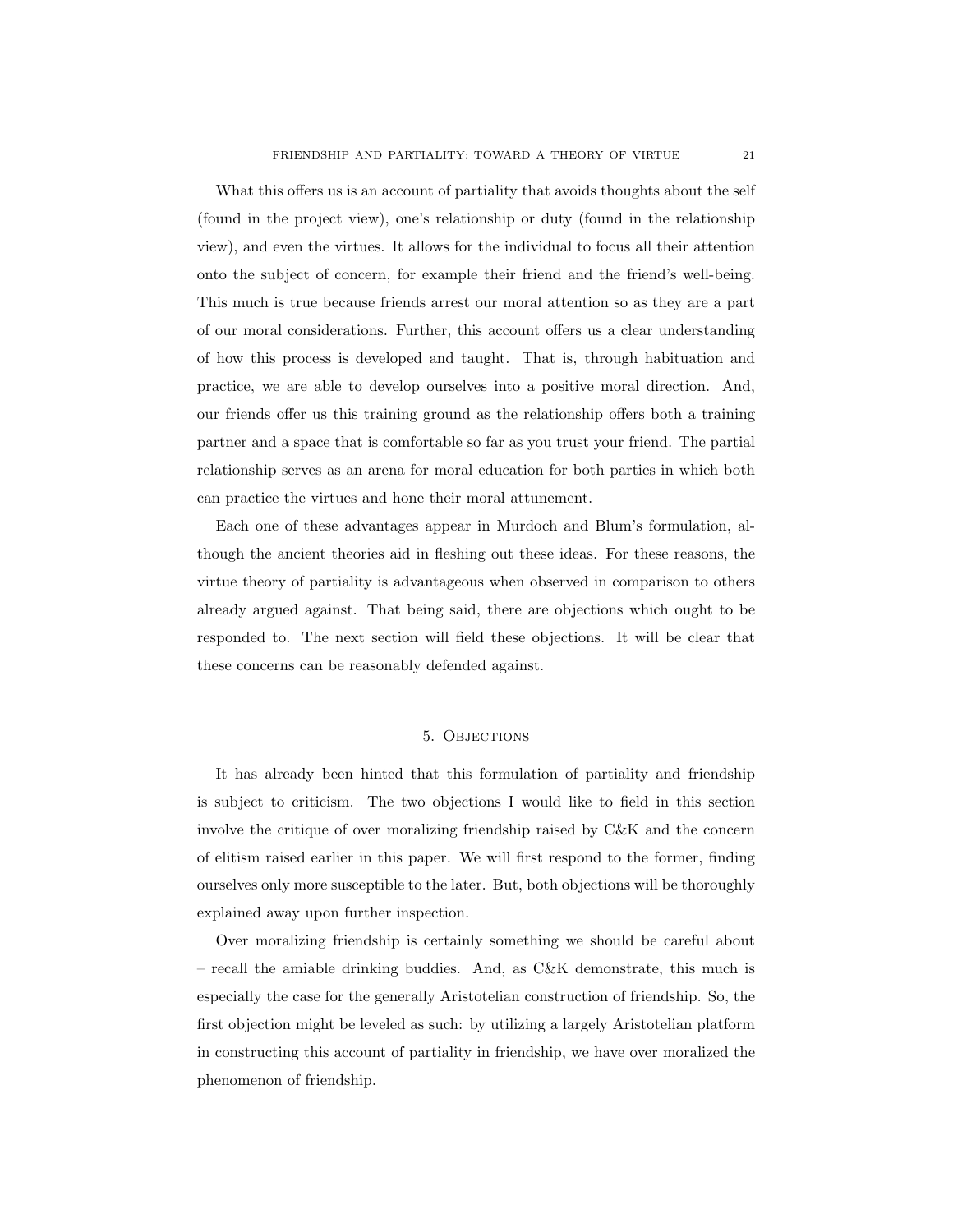Against this, the case I have made for partiality in friendship as a moral phenomenon is more than reasonable and although it is moralized, it is hardly *over* moralized. This is especially true when we observe the fact that friendship is a fundamental training ground for practicing day-to-day morality as the virtue theories notice. One cannot simply read Kant or Aristotle and fully intuit what morality entails. Being moral is an inextricably social activity. One must be able to have an environment where they are able to practice these skills. And, one does not need to read Kant or Aristotle to be moral precisely because these moral lessons are taught and practiced through our friendships (and relationships at large).

A parent watching their child in a playground can surely recall many occasions where their child has wronged a friend (maybe Isabel took Jeffrey's Tonka truck). The expectation is that Jeffrey's negative emotion elicits an empathetic identification with Jeffrey in Isabel: 'I would feel the same pain Jeffrey does if he took my Hess truck,' she thinks while returning the toy (maybe with a little parental guidance).<sup>[68](#page-1-0)</sup> Through this, Isabel has learned a new moral lesson – do not steal, especially from friends. And, next time she sees Jeffrey, she will have an opportunity to practice this. If she fails, it is safe to say that Jeffrey might not think of her as a friend anymore. What's more, Jeffrey might also learn a valuable moral lesson in forgiveness.

What we learn from this is that friendship is able to reinforce our practical understanding of moral activities characteristic in a good and happy life. That is, friendship helps us develop our character in a better direction – especially with regard to relationships, skills, and evaluative intelligence as found in the section above. Convincingly, the state of scientific research has shown evidence that this is the case. Cacioppo and Patrick argue that the fundamentally social nature of humans manifests itself both psychologically and physiologically in our frequently moral/altruistic behavior.[69](#page-1-0)

With all of this, it is hard to imagine a friendship that is completely independent of moral values. Whether or not it is on the playground or in the office, our

<sup>68</sup> This is commonly referred to as the 'empathy-altruism hypothesis' and is among the most common views in the psychological literature of moral development. For more, see Daniel Baston, The Altruism Question: Toward a Social-Psychological Answer, (Hillsdale: Lawrence Erlbaum Associates, 1991) and Martin Hoffman, Empathy and Moral Development: Implications for Caring and Justice, (Cambridge: Cambridge University Press, 2000).

<sup>69</sup> Cacioppo and Patrick, 113-197.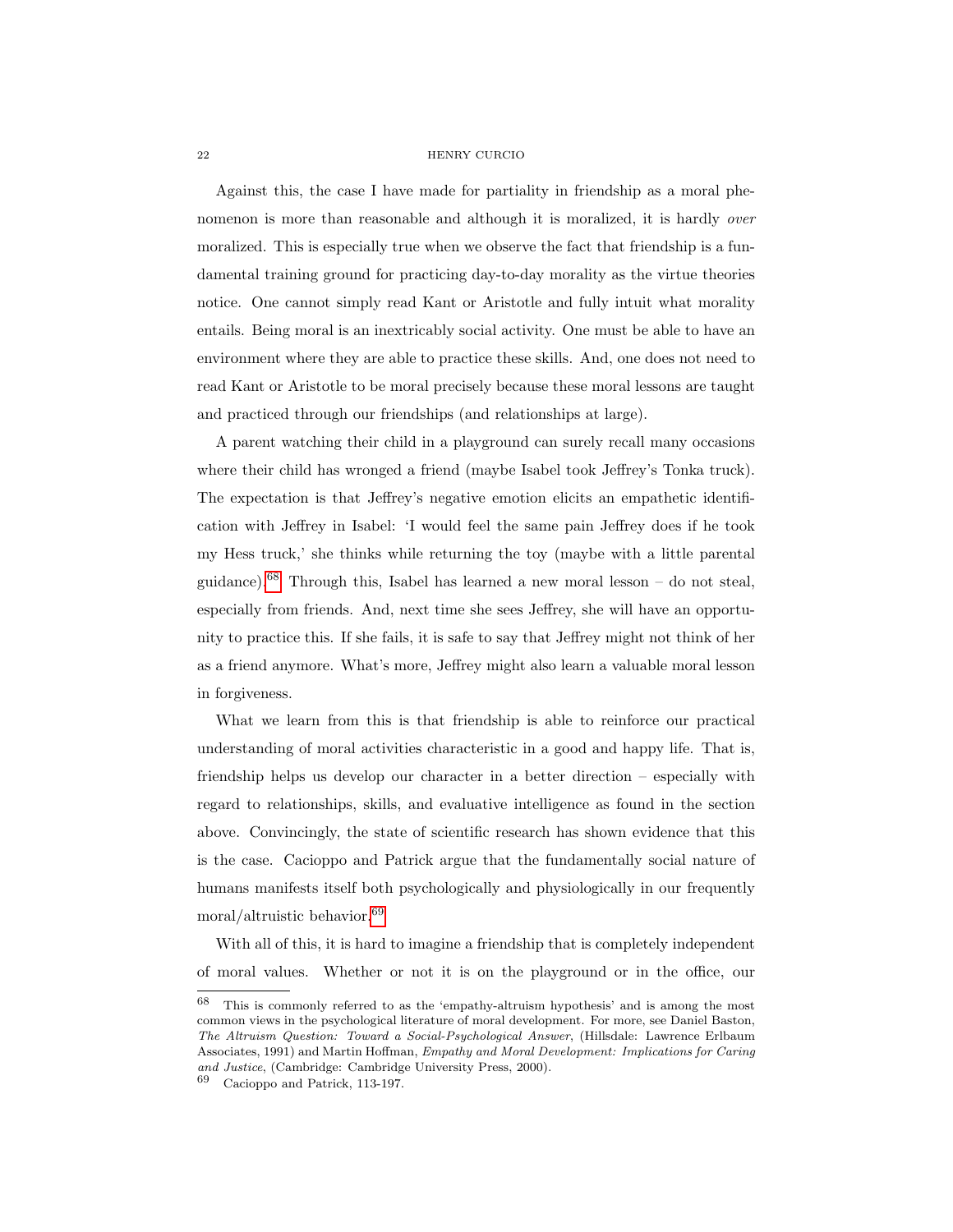friendships are where we are most likely to learn and develop in our moral education. So, I take it that my account of partiality in friendship is not over moralized.

But, now we run into the problem of elitism. Let's up the ante from the Isabel Jeffery example and return to the example of Denise asking us to move a dead body with her. Last we left, we objected to this telling Denise that moving the body is not constitutive of her well-being or in her best interest. Reasonably enough, she scoffed all while thinking, 'what does this guy know about my interests and my well-being?' Denise's critique, telling us to get off our high horse, is reasonable enough.

That being said, I take this critique of elitism to be directed primarily at the language of how to address the situation with Denise. We critique our friends' decision making frequently and without conflict. We also often give our friends advice on life and what decisions to make in order to live a good and happy life similarly without conflict. Of course if we tell Denise, quite robotically, that moving the body is not constitutive of her well-being she will take it as a kind of affront to her rationality. But, as friends, we can find better ways to subtly give this information to Denise.

Recall that we take partiality in friendship to be a particular skill in seeing the relevant features of a situation. Similar to how a master craftsman is able to discern facts from the grain of wood they are working with, or how to manipulate a particular knot into an advantage of their project, the skilled friend "has learned from years of experience how to discern distinctions of worth that those without his skill cannot see."<sup>[70](#page-1-0)</sup> That is to say, a skilled friend who is well attuned to the characteristics and temperaments of their friend will not only know what to tell their friend in a situation like this, but also how to tell their friend with compassion, love, and style. Maybe Denise is in need of an indirect explanation of why this is not in her best interests. Possibly Denise is of an analytic disposition and we need to employ a rigorous argument to explain why this is not in her best interest. Regardless, the skilled friend will be able to know what to say and how to say it in order to be partial to Denise's best interests and well-being.

<sup>70</sup> Hubert Dreyfus and Sean Dorrance Kelly, All Things Shining: Reading the Western Classics to Find Meaning in a Secular Age, (New York: Simon and Schuster, 2011), 208.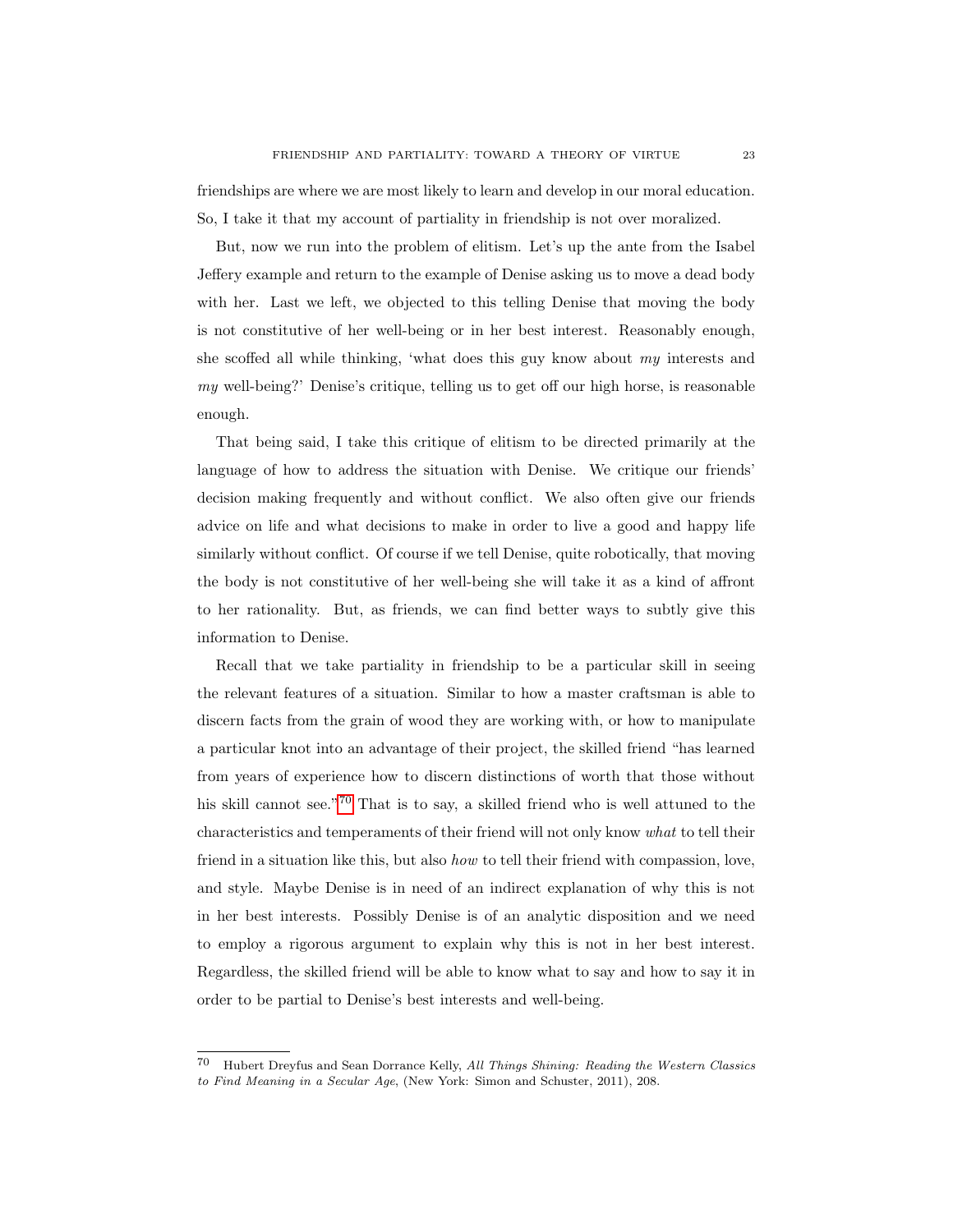Still, it is hardly the case that any of us are perfectly skilled friends entirely attuned to every moment of a situation. We will fail. And it can be reasonably said that we fail frequently in our friendships. This much is especially true when assessing what are in the best interests of others well-being. But, we ought to take these failures as the craftsman would and learn from our mistakes. This much is reinforced by the fact that we take friendship to be inextricable from our moral education. Accordingly, these failures are instances and opportunities for perfecting our craft of being partial to our friends. As one punk band puts it, these experiences allow us to "feel the pain of self-improvement."<sup>[71](#page-1-0)</sup> All we can truly hope for is that we are not encountered with a situation quite as extreme as Denise's.

So, is moving the body with Denise still an option? Simply said, yes. Given the correct circumstances, the well attuned friend may deem it reasonable that being partial to Denise implies moving the body with her. That being said, it would likely require extreme circumstances for that to be in the best interests of Denise. Still, this does not further imply that friendship is not a moral phenomenon as C&K have argued. It is quite the opposite so far as the attuned friend has weighed the moral considerations of the given scenario and deemed it morally permissible to help Denise.

# 6. Conclusion

<span id="page-24-0"></span>I have emphasized the notion of a situational moral attunement to be crafted like a skill in order to be partial to our friends. Further, I have explained that being partial to our friends is inextricably tied to our moral education and positively benefits the crafting of this situational attunement. In doing this, I have given a reasonable alternative to the project view, the relationship view, Consequentialist formulations of partiality, and Kantian formulations of partiality. Further, it has shown that C&K are wrong to think that friendship is not a moral phenomenon. Indeed, friendship has proved to be not only a prudential good, but also a moral good. To conclude, I'd like to emphasise this last point. It is hard to disagree that friends are a prudential good in one's life. That is, friends constitute one of the many pleasurable goods of a life well lived. And, in their landmark article, Very Happy People, psychologists Ed Diener and Martin Seligman (2002) showed

<sup>71</sup> AJJ, "Skate Park," on Knife Man, (Monte Sereno: Asian Man Records, 2014).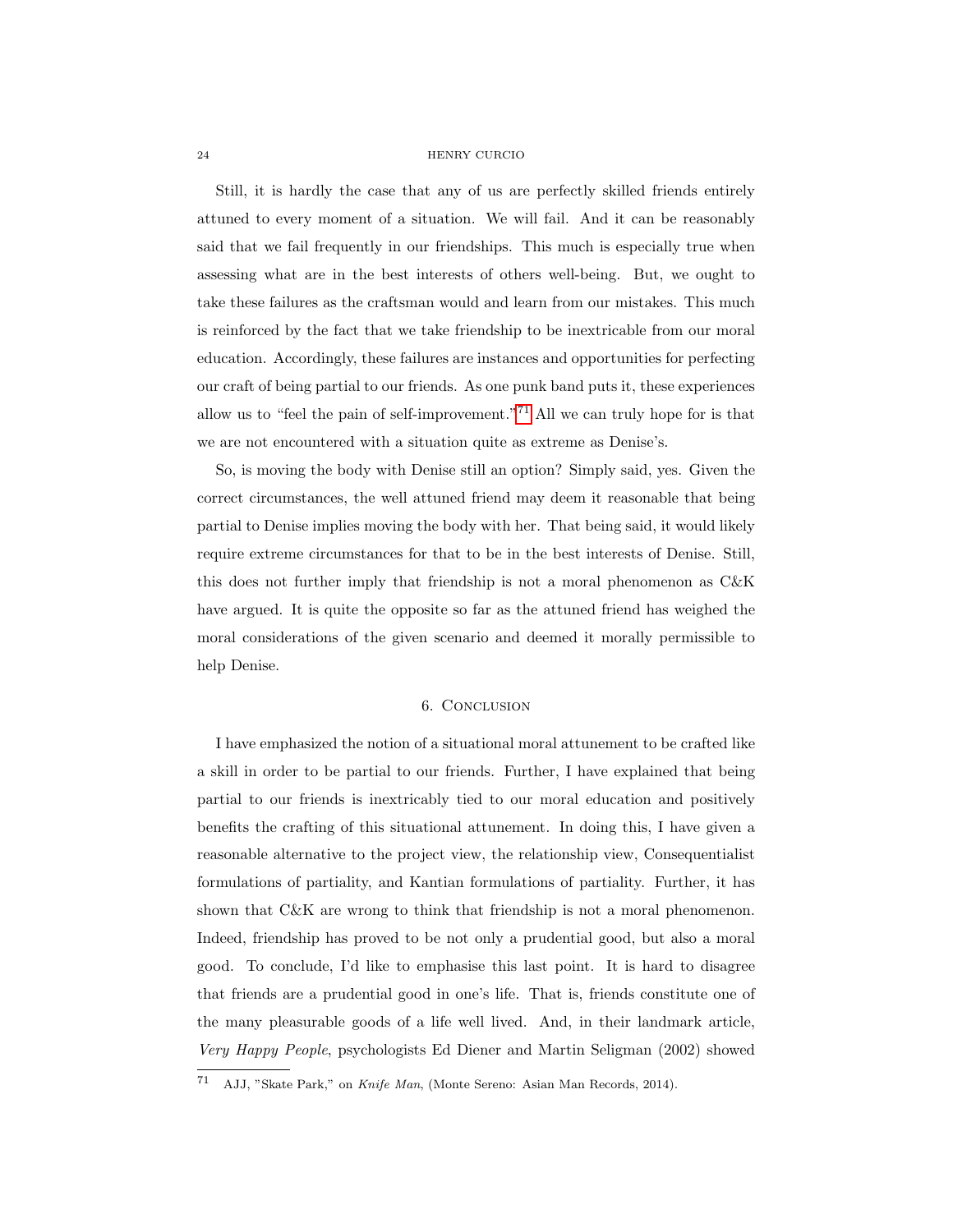convincing evidence that friends are necessary for a good and happy life so far as that life is pleasurable.[72](#page-1-0) Since then, numerous psychological articles have echoed this.[73](#page-1-0) But, because of the limitations of psychological research, none have been able to speak toward the value of friendship in a morally good life. I hope that it is now clear that friendship is also valuable in a moral life well worth lived.

#### <span id="page-25-0"></span>**REFERENCES**

- 1. AJJ, "Skate Park," on Knife Man, (Monte Sereno: Asian Man Records, 2014)
- 2. Mark Alfano, "Friendship and the Structure of Trust," in From Personality to Virtue: Essays on the Philosophy of Character, ed. Alberto Masala and Jonathan Webber, (New York: Oxford University Press, 2016), pp. 186-206.
- 3. Julia Annas, "Plato and Aristotle on Friendship and Altruism," Mind 86 (1977), pp. 532-554.
- 4. —, The Morality of Happiness, (New York: Oxford University Press, 1993).
- 5. —, Intelligent Virtue, (New York: Oxford University Press, 2011).
- 6. Aristotle, Eudemian Ethics, translated by Brad Inwood and Raphael Woolf, (Cambridge: Cambridge University Press, 2013).
- 7. —, Nicomachean Ethics, translated by Terence Irwin, (Indianapolis: Hackett, 1999).
- 8. Orkide Bakalim and Arzu Taşdelen-Karçkay, "Friendship Quality and Psychological Well-Being: The Mediating Role of Perceived Social Support," International Online Journal of Educational Sciences 8 (2016), pp.1-9.
- 9. Daniel Baston, The Altruism Question: Toward a Social-Psychological Answer, (Hillsdale: Lawrence Erlbaum Associates, 1991).
- 10. Roy Baumeister, A. Will Crescioni, C. Nathan DeWall, Frank Fincham, Nathaniel Lambert, and Tyler Stillman, "Alone and without purpose: Live loses meaning following social exclusion," Journal of Experimental Social Psychology 45 (2009), pp. 689-694.

<sup>72</sup> Ed Diener and Martin Seligman, "Very Happy People," Psychological Science 13 (2002), pp.  $81-84.73$ 

Michael Bishop speaks of the positive values of friendship, specifically as it relates to psychological research, in The Good Life: Unifying the Philosophy of Psychology and Well-Being, (New York: Oxford University Press, 2015), 67-79. To refer the reader to more of the recent psychological literature on friendship in a prudentially good and happy life, see Nattavudh Powdthavee, "Putting a price tag on friends, relatives, and neighbours: Using surveys of life satisfaction to value social relationships" The Journal of Socio-Economics 37 (2007), pp. 1459-1480; Roy Baumeister, A. Will Crescioni, C. Nathan DeWall, Frank Fincham, Nathaniel Lambert, and Tyler Stillman, "Alone and without purpose: Live loses meaning following social exclusion," Journal of Experimental So $cial$  Psychology 45 (2009), pp. 689-694; Melikşah Demir and Metin Ozdemir, "Friendship, Need Satisfaction and Happiness" Journal of Happiness Studies 11 (2010), pp. 243-259; Nicholas Bilyk, Melikşah Demir, Aysun Doğan, Ayça Özen, and Fanita Tyrell, "I Matter to My Friend, Therefore I am Happy: Friendship, Mattering, and Happiness," Journal of Happiness Studies 12 (2011), pp. 983-1005; and Orkide Bakalim and Arzu Taşdelen-Karçkay, "Friendship Quality and Psychological Well-Being: The Mediating Role of Perceived Social Support," International Online Journal of Educational Sciences 8 (2016), pp. 1-9.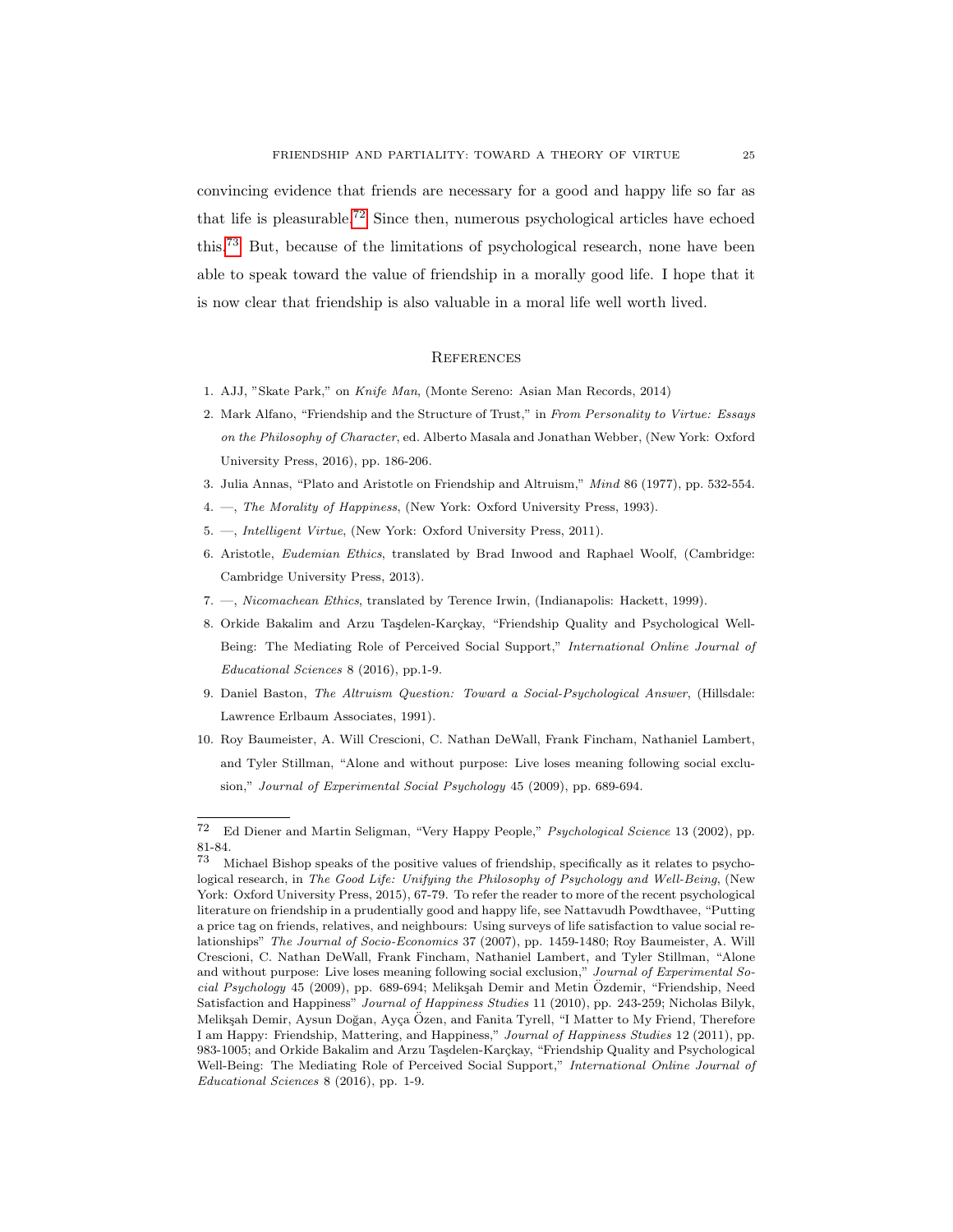- 11. Nicholas Bilyk, Melikşah Demir, Aysun Doğan, Ayça Özen, and Fanita Tyrell, "I Matter to My Friend, Therefore I am Happy: Friendship, Mattering, and Happiness," Journal of Happiness Studies 12 (2011), pp. 983-1005.
- 12. Michael Bishop, The Good Life: Unifying the Philosophy of Psychology and Well-Being, (New York: Oxford University Press, 2015).
- 13. Lawrence A. Blum, Friendship, Altruism, and Morality, (New York: Routledge, 1980).
- 14. David Brink, "Eudaimonism, Love and Friendship, and Political Community", Social Philosophy Policy 16 (1999), 252–289.
- 15. Cicero, On Ends, translated by H. Rackham, (Cambridge: Harvard University Press, 1914).
- 16. Melikşah Demir and Metin Özdemir, "Friendship, Need Satisfaction and Happiness" Journal of Happiness Studies 11 (2010), pp. 243-259.
- 17. Hubert Dreyfus and Sean Dorrance Kelly, All Things Shining: Reading the Western Classics to Find Meaning in a Secular Age, (New York: Simon and Schuster, 2011).
- 18. Epictetus, Discourses, translated by Robin Hard, (New York: Oxford University Press, 2014).
- 19. John Cacioppo and William Patrick, Loneliness: Human Nature and the Need for Social Connection, (New York: W.W. Norton, 2008).
- 20. Robert Card, "Consequentialism, Teleology, and the New Friendship Critique," Pacific Philosophy Quarterly 85 (2004), pp. 149-172.
- 21. Dean Cocking and Jeanette Kennett, "Friendship and Moral Danger," Journal of Philosophy 97 (2000), pp. 278-296.
- 22. Dean Cocking and Justin Oakley's "Indirect Consequentialism, Friendship, and the Problem of Alienation," Ethics, 106 (1995), pp. 86-111.
- 23. Confucius, The Analects, translated by Annping Chin, (New York: Penguin, 2014).
- 24. John Cottingham, "Partiality and the Virtues," in How Should One Live? ed. Roger Crisp, (New York: Oxford University Press, 1996), pp. 57-76.
- 25. Benjamin P. Davis and A. Rebecca Rozelle-Stone, "Simone Weil," in The Stanford Encyclopedia of Philosophy (Summer 2020 Edition), ed. by Edward N. Zalta.
- 26. Ed Diener and Martin Seligman, "Very Happy People," Psychological Science 13 (2002), pp. 81-84.
- 27. Kyla Ebel-Duggan, "Against Benefice: A Normative Account of Love," Ethics 119 (2008), pp. 142-170.
- 28. Marilyn Friedman, "Feminism and Modern Friendship: Dislocating the Community," in Friendship: A Philosophical Reader, ed. Neera Kapur Badhwar, (Ithaca: Cornell University Press, 1993), pp. 285-302.
- 29. Harry Frankfurt, Reasons of Love, (Princeton: Princeton University Press, 2004).
- 30. Martin Hoffman, Empathy and Moral Development: Implications for Caring and Justice, (Cambridge: Cambridge University Press, 2000).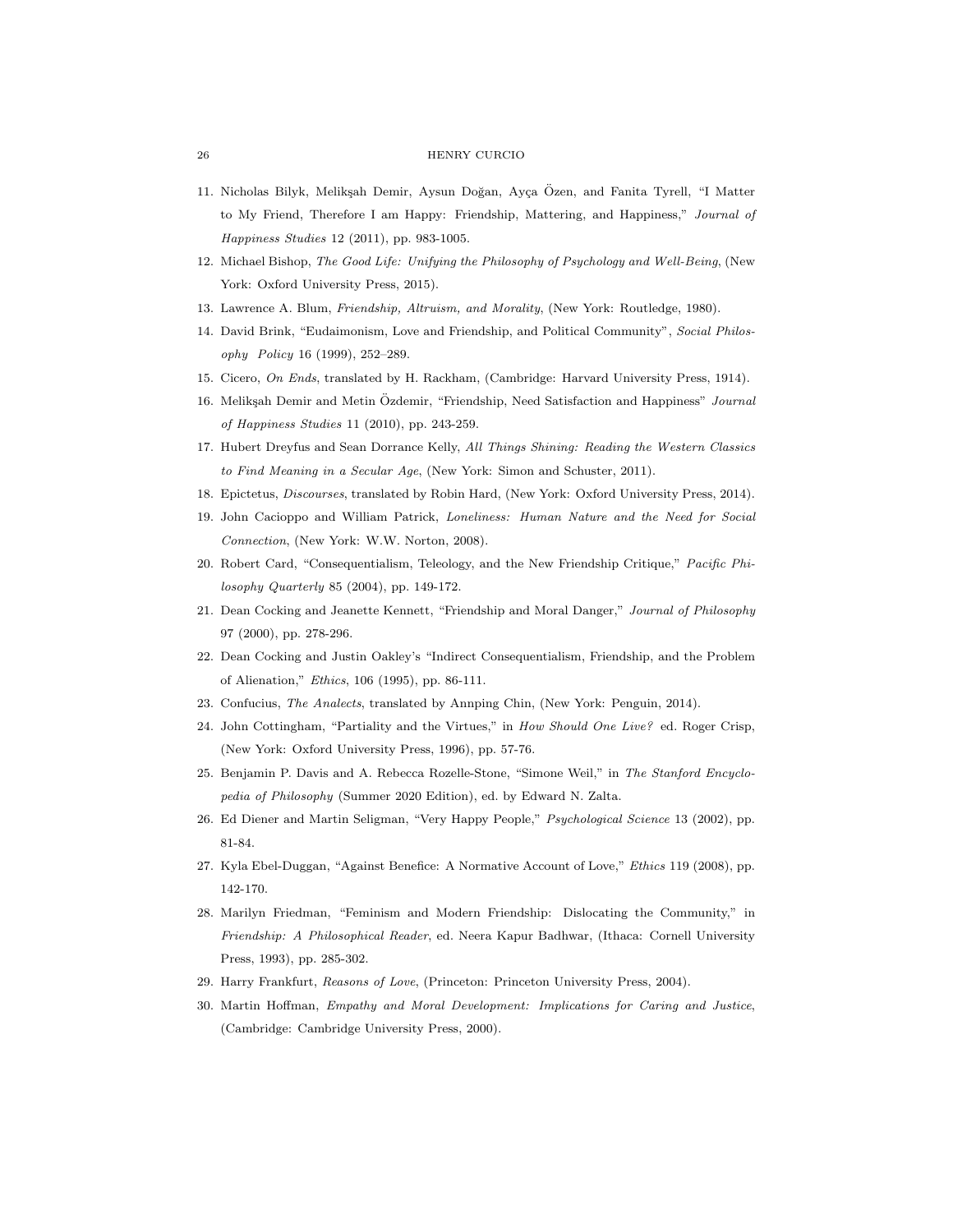- 31. Thomas Hurka, "The Goods of Friendship," in Thinking About Friendship: Historical and Contemporary Philosophical Perspectives, ed. Damian Caluori, (New York: Palgrave Macmillan, 2013), 201-217.
- 32. Diane Jeske, "Friendship, Virtue, and Impartiality" Philosophy and Phenomenological Research 57 (1997), 51-72.
- 33. Troy Jollimore, Friendship and Agent-Relative Morality, (New York: Routledge, 2001).
- 34. —, "Friendship Without Partiality?" Ratio 13, (2000), pp. 69-82.
- 35. —, "Impartiality", in The Stanford Encyclopedia of Philosophy (Summer 2020 Edition), ed. by Edward N.
- 36. Immanuel Kant, Groundwork of the Metaphysics of Morals, translated by Mary Gregor and Jens Timmermann, (Cambridge: Cambridge University Press, 1998 [1785]).
- 37. Immanuel Kant, Lectures on Ethics, translated by Peter Heath (Cambridge: Cambridge University Press, 1997 [1930]).
- 38. Niko Kolondy, "Love as Valuing a Relationship," The Philosophical Review 112 (2003), pp. 135-189.
- 39. Daniel Koltonski, "A Good Friend Will Help You Move a Body: Friendship and the Problem of Moral Disagreement," The Philosophical Review 125 (2016), pp. 473–507.
- 40. David Konstan, Friendship in the Classical World, (Cambridge: Cambridge University Press, 1997).
- 41. A.A. Long, "Friendship and Friends in the Stoic Theory of the Good Life" in Thinking About Friendship: Historical and Contemporary Philosophical Perspectives, ed. Damian Caluori, (New York: Palegrave Macmillan, 2013), 218-239.
- 42. and D.N. Sedley, The Hellenistic Philosophers, vol. 2, (Cambridge: Cambridge University Press, 1987).
- 43. Mencius, Mencius, translated by Irene Bloom, (New York: Columbia University Press, 2009).
- 44. John Stuart Mill, Utilitarianism, (Indianapolis: Hackett, 2001 [1861]).
- 45. Iris Murdoch, The Sovereignty of Good, (New York: Routledge, 1970).
- 46. Alexander Nehamas, Of Friendship, (New York: Basic, 2016).
- 47. Lorraine Smith Pangle, Aristotle and the Philosophy of Friendship, (Cambridge: Cambridge University Press, 2003).
- 48. Terry Penner and Christopher Rowe, Plato's Lysis, (Cambridge: Cambridge University Press, 2005).
- 49. Plato, Theaetetus, translated by Christopher Rowe, (Cambridge: Cambridge University Press, 2015).
- 50. Peter Railton, "Alienation, Consequentialism, and the Demands of Morality," Philosophy and Public Affairs 13 (1984), pp. 134-171.
- 51. Nattavudh Powdthavee, "Putting a price tag on friends, relatives, and neighbours: Using surveys of life satisfaction to value social relationships" The Journal of Socio-Economics 37 (2007), pp. 1459-1480.